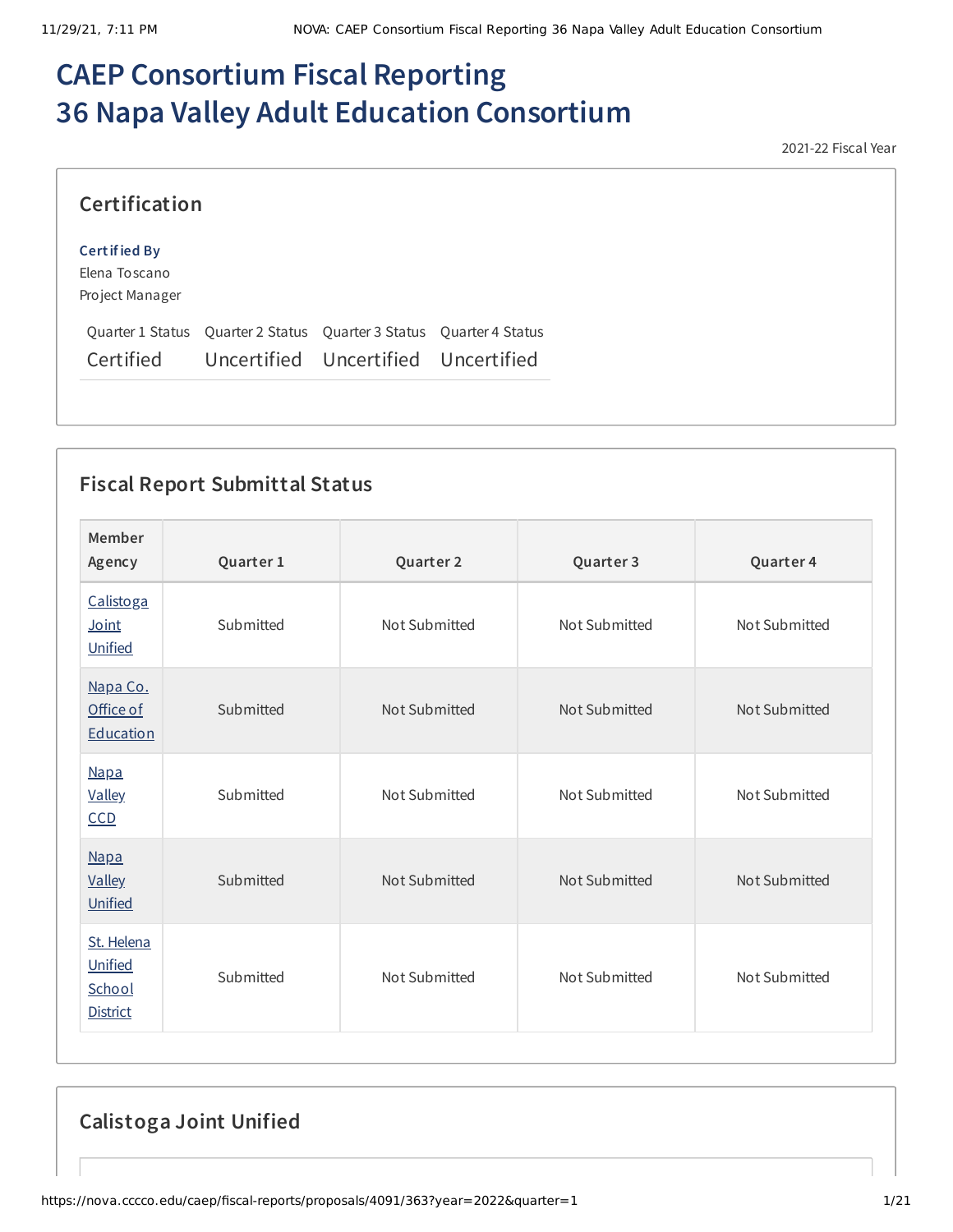#### **Calistoga Joint Unified Q1 Report (7/1- 9/30)**

| <b>Object Code</b>                                     | Year to<br>Date<br>(YTD)<br>Expenditure | <b>YTD</b><br>Forecast | $\frac{0}{0}$<br>Expended<br>of YTD<br>Forecast | Project<br><b>Budget</b> | $\frac{0}{0}$<br>Expended<br>of Overall<br><b>Budget</b> | <b>Budget</b><br>Remaining |
|--------------------------------------------------------|-----------------------------------------|------------------------|-------------------------------------------------|--------------------------|----------------------------------------------------------|----------------------------|
| 1000 - Instructional Salaries                          | \$4,469                                 | \$0                    | 100%                                            | \$17,877                 | 25%                                                      | \$13,408                   |
| 2000 - Non-Instructional<br><b>Salaries</b>            | \$0                                     | \$0                    | 100%                                            | \$0                      | 100%                                                     | \$0                        |
| 3000 - Employee Benefits                               | \$927                                   | \$0                    | 100%                                            | \$3,709                  | 24.99%                                                   | \$2,782                    |
| 4000 - Supplies and Materials                          | \$3,250                                 | \$0                    | 100%                                            | \$13,000                 | 25%                                                      | \$9,750                    |
| 5000 - Other Operating<br><b>Expenses and Services</b> | \$0                                     | \$0                    | 100%                                            | \$0                      | 100%                                                     | \$0                        |
| 6000 - Capital Outlay                                  | \$0                                     | \$0                    | 100%                                            | \$0                      | 100%                                                     | \$0                        |
| 7000 - Other Outgo                                     | \$0\$                                   | \$0                    | 100%                                            | \$0                      | 100%                                                     | \$0                        |
| <b>Indirect Costs</b>                                  | \$433                                   | \$0                    | 100%                                            | \$1,730                  | 25.03%                                                   | \$1,297                    |
| Totals                                                 | \$9,079                                 | \$0                    | 100%                                            | \$36,316                 | 25%                                                      | \$27,237                   |

# **Status**

Submitted

**Calistoga Joint Unified Q2 Report (10/1- 12/31)**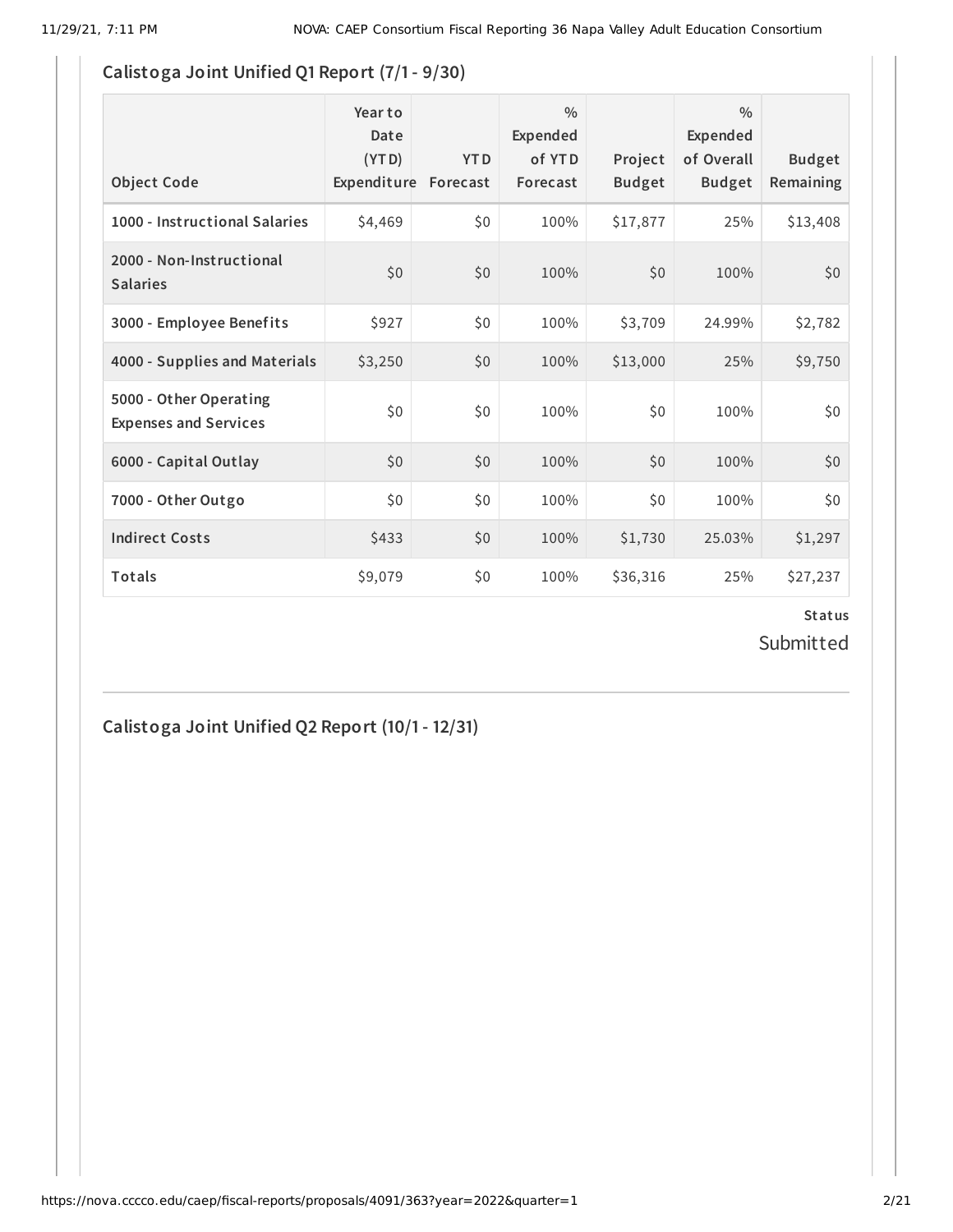11/29/21, 7:11 PM NOVA: CAEP Consortium Fiscal Reporting 36 Napa Valley Adult Education Consortium

| <b>Object Code</b>                                     | Year to<br>Date<br>(4T D)<br>Expenditure | <b>YTD</b><br>Forecast | $\frac{0}{0}$<br>Expended<br>of YTD<br>Forecast | Project<br><b>Budget</b> | $\frac{0}{0}$<br>Expended<br>of Overall<br><b>Budget</b> | <b>Budget</b><br>Remaining |
|--------------------------------------------------------|------------------------------------------|------------------------|-------------------------------------------------|--------------------------|----------------------------------------------------------|----------------------------|
| 1000 - Instructional Salaries                          | \$4,469                                  | \$0                    | 100%                                            | \$17,877                 | 25%                                                      | \$13,408                   |
| 2000 - Non-Instructional<br><b>Salaries</b>            | \$0                                      | \$0                    | 100%                                            | \$0                      | 100%                                                     | \$0                        |
| 3000 - Employee Benefits                               | \$927                                    | \$0                    | 100%                                            | \$3,709                  | 24.99%                                                   | \$2,782                    |
| 4000 - Supplies and Materials                          | \$3,250                                  | \$0                    | 100%                                            | \$13,000                 | 25%                                                      | \$9,750                    |
| 5000 - Other Operating<br><b>Expenses and Services</b> | \$0                                      | \$0                    | 100%                                            | \$0                      | 100%                                                     | \$0                        |
| 6000 - Capital Outlay                                  | \$0                                      | \$0                    | 100%                                            | \$0                      | 100%                                                     | \$0                        |
| 7000 - Other Outgo                                     | \$0                                      | \$0                    | 100%                                            | \$0\$                    | 100%                                                     | \$0                        |
| <b>Indirect Costs</b>                                  | \$433                                    | \$0                    | 100%                                            | \$1,730                  | 25.03%                                                   | \$1,297                    |
| <b>Totals</b>                                          | \$9,079                                  | \$0                    | 100%                                            | \$36,316                 | 25%                                                      | \$27,237                   |

#### **Status**

Unsubmitted

# **Calistoga Joint Unified Q3 Report (1/1- 3/31)**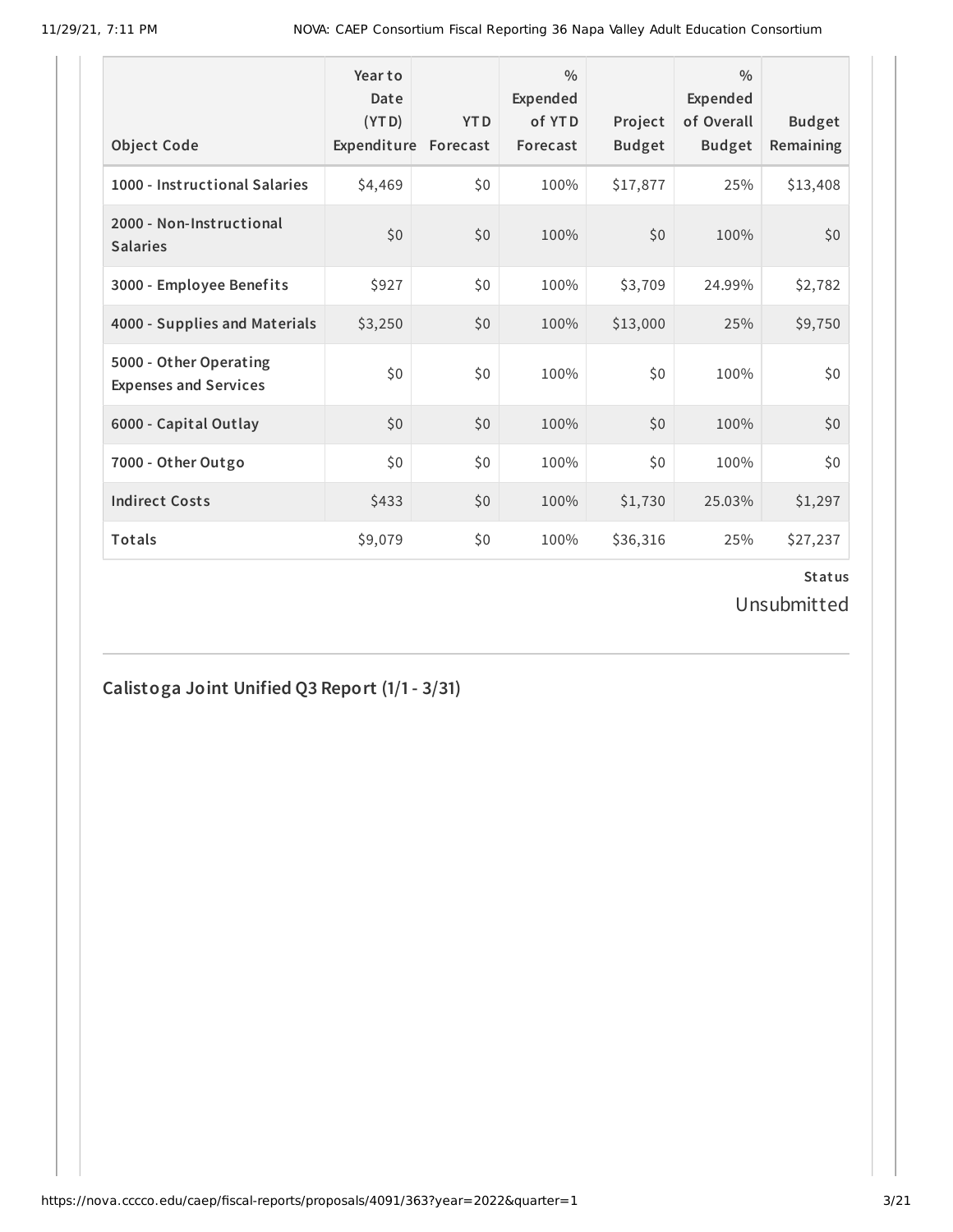| <b>Object Code</b>                                     | Year to<br>Date<br>(4T <sub>D</sub> )<br>Expenditure | <b>YTD</b><br>Forecast | $\frac{0}{0}$<br>Expended<br>of YTD<br>Forecast | Project<br><b>Budget</b> | $\frac{0}{0}$<br>Expended<br>of Overall<br><b>Budget</b> | <b>Budget</b><br>Remaining |
|--------------------------------------------------------|------------------------------------------------------|------------------------|-------------------------------------------------|--------------------------|----------------------------------------------------------|----------------------------|
| 1000 - Instructional Salaries                          | \$4,469                                              | \$0                    | 100%                                            | \$17,877                 | 25%                                                      | \$13,408                   |
| 2000 - Non-Instructional<br><b>Salaries</b>            | \$0                                                  | \$0                    | 100%                                            | \$0                      | 100%                                                     | \$0                        |
| 3000 - Employee Benefits                               | \$927                                                | \$0                    | 100%                                            | \$3,709                  | 24.99%                                                   | \$2,782                    |
| 4000 - Supplies and Materials                          | \$3,250                                              | \$0                    | 100%                                            | \$13,000                 | 25%                                                      | \$9,750                    |
| 5000 - Other Operating<br><b>Expenses and Services</b> | \$0                                                  | \$0                    | 100%                                            | \$0                      | 100%                                                     | \$0                        |
| 6000 - Capital Outlay                                  | \$0                                                  | \$0                    | 100%                                            | \$0                      | 100%                                                     | \$0                        |
| 7000 - Other Outgo                                     | \$0                                                  | \$0                    | 100%                                            | \$0\$                    | 100%                                                     | \$0                        |
| <b>Indirect Costs</b>                                  | \$433                                                | \$0                    | 100%                                            | \$1,730                  | 25.03%                                                   | \$1,297                    |
| <b>Totals</b>                                          | \$9,079                                              | \$0                    | 100%                                            | \$36,316                 | 25%                                                      | \$27,237                   |

Unsubmitted

# **Calistoga Joint Unified Q4 Report (4/1- 6/30)**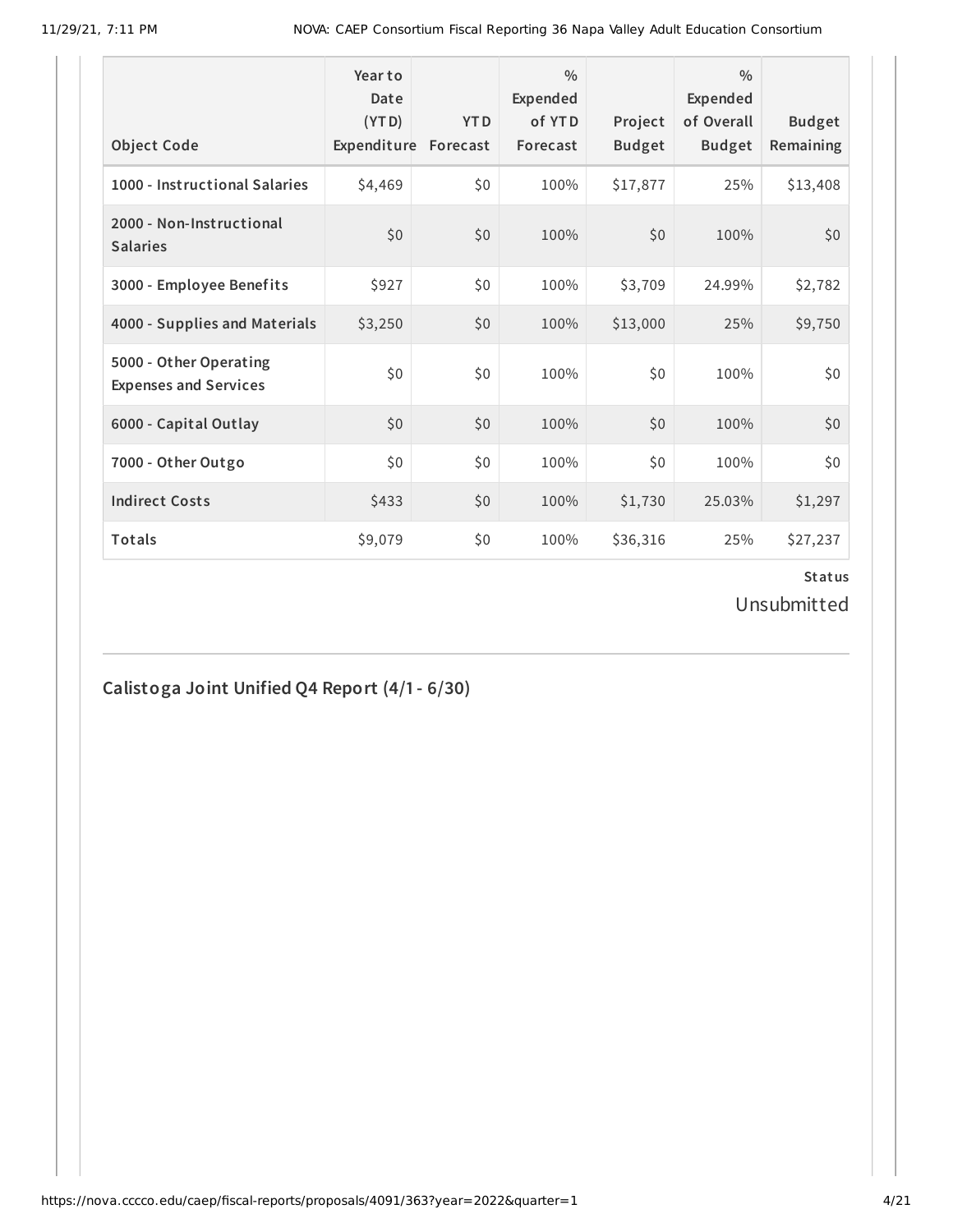11/29/21, 7:11 PM NOVA: CAEP Consortium Fiscal Reporting 36 Napa Valley Adult Education Consortium

| <b>Object Code</b>                                     | Year to<br>Date<br>(YTD)<br>Expenditure Forecast | <b>YTD</b> | $\frac{0}{0}$<br>Expended<br>of YTD<br>Forecast | Project<br><b>Budget</b> | $\frac{0}{0}$<br>Expended<br>of Overall<br><b>Budget</b> | <b>Budget</b><br>Remaining   |
|--------------------------------------------------------|--------------------------------------------------|------------|-------------------------------------------------|--------------------------|----------------------------------------------------------|------------------------------|
| 1000 - Instructional Salaries                          | \$4,469                                          | \$0\$      | 100%                                            | \$17,877                 | 25%                                                      | \$13,408                     |
| 2000 - Non-Instructional<br><b>Salaries</b>            | \$0                                              | \$0        | 100%                                            | \$0                      | 100%                                                     | \$0                          |
| 3000 - Employee Benefits                               | \$927                                            | \$0        | 100%                                            | \$3,709                  | 24.99%                                                   | \$2,782                      |
| 4000 - Supplies and Materials                          | \$3,250                                          | \$0        | 100%                                            | \$13,000                 | 25%                                                      | \$9,750                      |
| 5000 - Other Operating<br><b>Expenses and Services</b> | \$0                                              | \$0        | 100%                                            | \$0\$                    | 100%                                                     | \$0                          |
| 6000 - Capital Outlay                                  | \$0                                              | \$0        | 100%                                            | \$0                      | 100%                                                     | \$0                          |
| 7000 - Other Outgo                                     | \$0                                              | \$0        | 100%                                            | \$0                      | 100%                                                     | \$0                          |
| <b>Indirect Costs</b>                                  | \$433                                            | \$0        | 100%                                            | \$1,730                  | 25.03%                                                   | \$1,297                      |
| Totals                                                 | \$9,079                                          | \$0        | 100%                                            | \$36,316                 | 25%                                                      | \$27,237                     |
|                                                        |                                                  |            |                                                 |                          |                                                          | <b>Status</b><br>Unsubmitted |

# **Napa Co.Office of Education**

**Napa Co.Office of Education Q1 Report (7/1- 9/30)**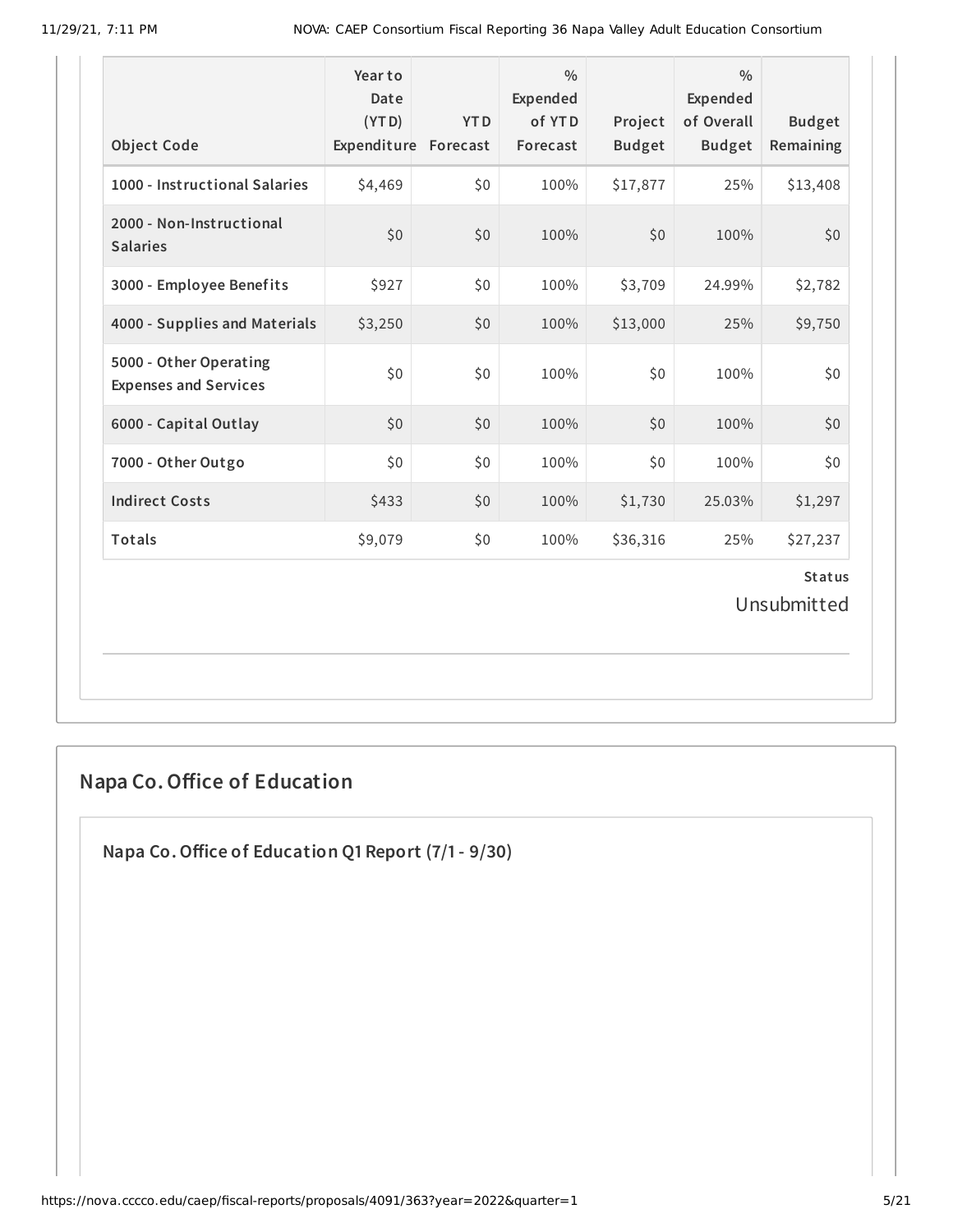| <b>Object Code</b>                                     | Year to<br>Date<br>(YTD)<br>Expenditure | <b>YTD</b><br>Forecast | $\frac{0}{0}$<br>Expended<br>of YTD<br>Forecast | Project<br><b>Budget</b> | $\frac{0}{0}$<br><b>Expended</b><br>of Overall<br><b>Budget</b> | <b>Budget</b><br>Remaining |
|--------------------------------------------------------|-----------------------------------------|------------------------|-------------------------------------------------|--------------------------|-----------------------------------------------------------------|----------------------------|
| 1000 - Instructional Salaries                          | \$0                                     | \$0                    | 100%                                            | \$0                      | 100%                                                            | \$0                        |
| 2000 - Non-Instructional<br><b>Salaries</b>            | \$12,218                                | \$0                    | 100%                                            | \$80,706                 | 15.14%                                                          | \$68,488                   |
| 3000 - Employee Benefits                               | \$2,687                                 | \$0                    | 100%                                            | \$15,372                 | 17.48%                                                          | \$12,685                   |
| 4000 - Supplies and Materials                          | \$0                                     | \$0                    | 100%                                            | \$1,500                  | $0\%$                                                           | \$1,500                    |
| 5000 - Other Operating<br><b>Expenses and Services</b> | \$78                                    | \$0                    | 100%                                            | \$8,500                  | 0.92%                                                           | \$8,422                    |
| 6000 - Capital Outlay                                  | \$0                                     | \$0                    | 100%                                            | \$0                      | 100%                                                            | \$0                        |
| 7000 - Other Outgo                                     | \$0                                     | \$0                    | 100%                                            | \$0                      | 100%                                                            | \$0                        |
| <b>Indirect Costs</b>                                  | \$1,680                                 | \$0                    | 100%                                            | \$5,304                  | 31.67%                                                          | \$3,624                    |
| Totals                                                 | \$16,663                                | \$0                    | 100%                                            | \$111,382                | 14.96%                                                          | \$94,719                   |

#### **Corrective Action Plan**

Coleen Petersen's FTE is budgeted at the needed FTE for the remainder of the year to fully expense the budget.

**Status** Submitted

**Napa Co.Office of Education Q2 Report (10/1- 12/31)**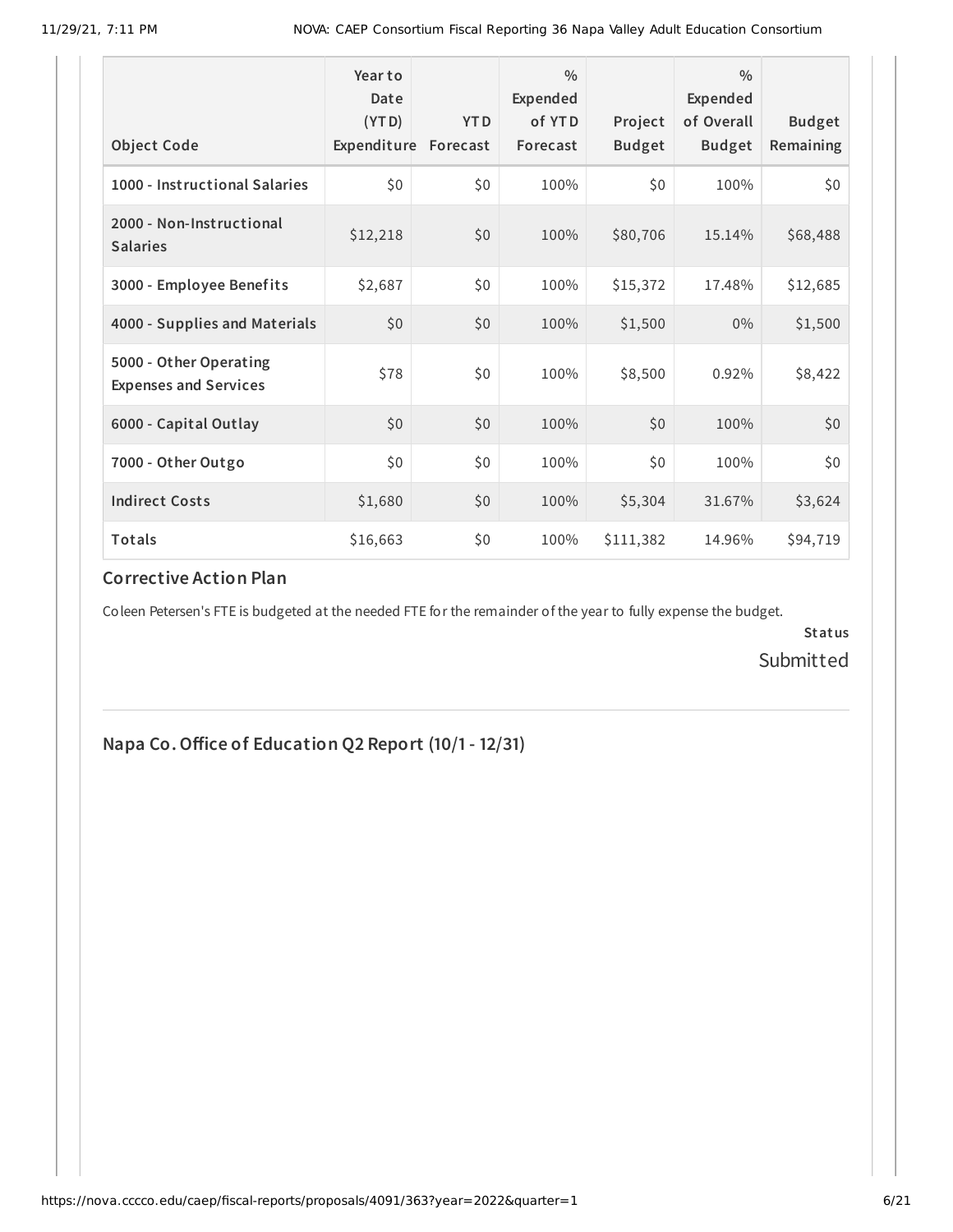| <b>Object Code</b>                                     | Year to<br>Date<br>(YTD)<br>Expenditure | <b>YTD</b><br>Forecast | $\frac{0}{0}$<br><b>Expended</b><br>of YTD<br>Forecast | Project<br><b>Budget</b> | $\frac{0}{0}$<br><b>Expended</b><br>of Overall<br><b>Budget</b> | <b>Budget</b><br>Remaining |
|--------------------------------------------------------|-----------------------------------------|------------------------|--------------------------------------------------------|--------------------------|-----------------------------------------------------------------|----------------------------|
| 1000 - Instructional Salaries                          | \$0                                     | \$0                    | 100%                                                   | \$0                      | 100%                                                            | \$0                        |
| 2000 - Non-Instructional<br><b>Salaries</b>            | \$12,218                                | \$0                    | 100%                                                   | \$80,706                 | 15.14%                                                          | \$68,488                   |
| 3000 - Employee Benefits                               | \$2,687                                 | \$0                    | 100%                                                   | \$15,372                 | 17.48%                                                          | \$12,685                   |
| 4000 - Supplies and Materials                          | \$0                                     | \$0                    | 100%                                                   | \$1,500                  | 0%                                                              | \$1,500                    |
| 5000 - Other Operating<br><b>Expenses and Services</b> | \$78                                    | \$0                    | 100%                                                   | \$8,500                  | 0.92%                                                           | \$8,422                    |
| 6000 - Capital Outlay                                  | \$0                                     | \$0                    | 100%                                                   | \$0                      | 100%                                                            | \$0                        |
| 7000 - Other Outgo                                     | \$0                                     | \$0                    | 100%                                                   | \$0                      | 100%                                                            | \$0                        |
| <b>Indirect Costs</b>                                  | \$1,680                                 | \$0                    | 100%                                                   | \$5,304                  | 31.67%                                                          | \$3,624                    |
| Totals                                                 | \$16,663                                | \$0                    | 100%                                                   | \$111,382                | 14.96%                                                          | \$94,719                   |

Unsubmitted

**Napa Co.Office of Education Q3 Report (1/1- 3/31)**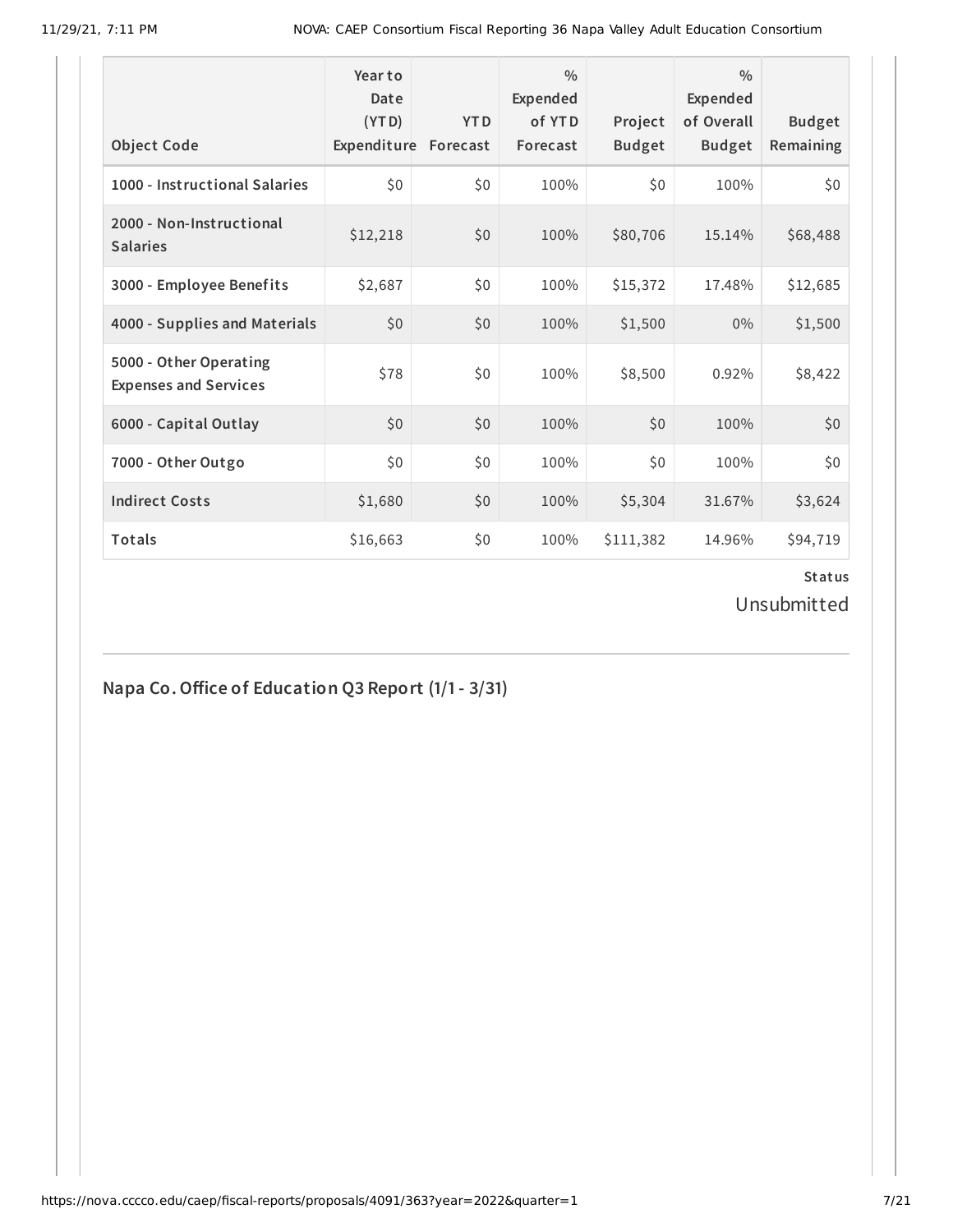| <b>Object Code</b>                                     | Year to<br>Date<br>(YTD)<br>Expenditure | <b>YTD</b><br>Forecast | $\frac{0}{0}$<br>Expended<br>of YTD<br>Forecast | Project<br><b>Budget</b> | $\frac{0}{0}$<br><b>Expended</b><br>of Overall<br><b>Budget</b> | <b>Budget</b><br>Remaining |
|--------------------------------------------------------|-----------------------------------------|------------------------|-------------------------------------------------|--------------------------|-----------------------------------------------------------------|----------------------------|
| 1000 - Instructional Salaries                          | \$0                                     | \$0                    | 100%                                            | \$0                      | 100%                                                            | \$0                        |
| 2000 - Non-Instructional<br><b>Salaries</b>            | \$12,218                                | \$0                    | 100%                                            | \$80,706                 | 15.14%                                                          | \$68,488                   |
| 3000 - Employee Benefits                               | \$2,687                                 | \$0                    | 100%                                            | \$15,372                 | 17.48%                                                          | \$12,685                   |
| 4000 - Supplies and Materials                          | \$0                                     | \$0                    | 100%                                            | \$1,500                  | $0\%$                                                           | \$1,500                    |
| 5000 - Other Operating<br><b>Expenses and Services</b> | \$78                                    | \$0                    | 100%                                            | \$8,500                  | 0.92%                                                           | \$8,422                    |
| 6000 - Capital Outlay                                  | \$0                                     | \$0                    | 100%                                            | \$0                      | 100%                                                            | \$0                        |
| 7000 - Other Outgo                                     | \$0                                     | \$0                    | 100%                                            | \$0                      | 100%                                                            | \$0                        |
| <b>Indirect Costs</b>                                  | \$1,680                                 | \$0                    | 100%                                            | \$5,304                  | 31.67%                                                          | \$3,624                    |
| Totals                                                 | \$16,663                                | \$0                    | 100%                                            | \$111,382                | 14.96%                                                          | \$94,719                   |

Unsubmitted

**Napa Co.Office of Education Q4 Report (4/1- 6/30)**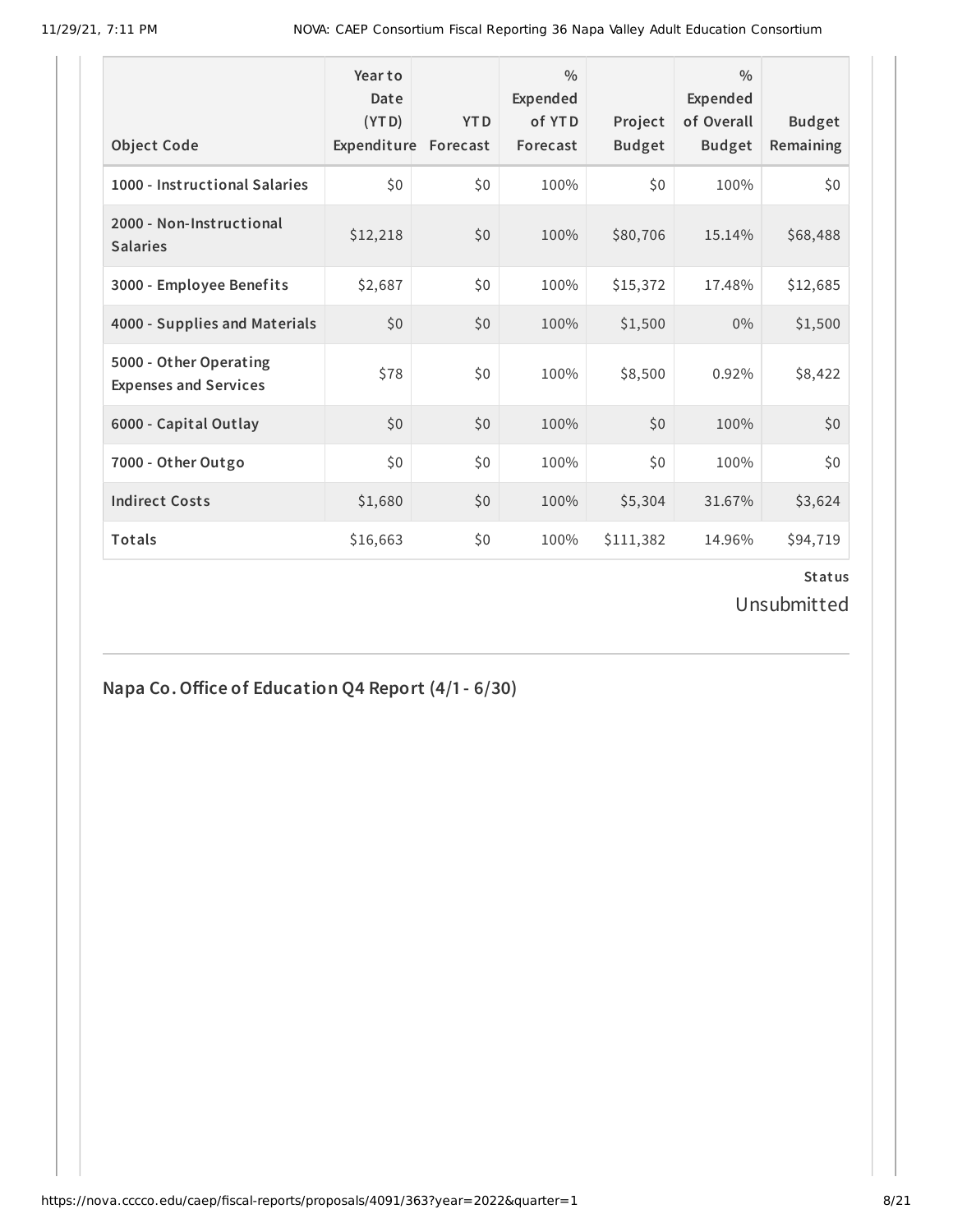| <b>Object Code</b>                                     | Year to<br>Date<br>(YTD)<br>Expenditure Forecast | <b>YTD</b> | $\frac{0}{0}$<br>Expended<br>of YTD<br>Forecast | Project<br><b>Budget</b> | $\frac{0}{0}$<br>Expended<br>of Overall<br><b>Budget</b> | <b>Budget</b><br>Remaining   |
|--------------------------------------------------------|--------------------------------------------------|------------|-------------------------------------------------|--------------------------|----------------------------------------------------------|------------------------------|
| 1000 - Instructional Salaries                          | \$0                                              | \$0        | 100%                                            | \$0                      | 100%                                                     | \$0                          |
| 2000 - Non-Instructional<br><b>Salaries</b>            | \$12,218                                         | \$0        | 100%                                            | \$80,706                 | 15.14%                                                   | \$68,488                     |
| 3000 - Employee Benefits                               | \$2,687                                          | \$0        | 100%                                            | \$15,372                 | 17.48%                                                   | \$12,685                     |
| 4000 - Supplies and Materials                          | \$0                                              | \$0        | 100%                                            | \$1,500                  | $0\%$                                                    | \$1,500                      |
| 5000 - Other Operating<br><b>Expenses and Services</b> | \$78                                             | \$0        | 100%                                            | \$8,500                  | 0.92%                                                    | \$8,422                      |
| 6000 - Capital Outlay                                  | \$0                                              | \$0        | 100%                                            | \$0                      | 100%                                                     | \$0                          |
| 7000 - Other Outgo                                     | \$0                                              | \$0        | 100%                                            | \$0                      | 100%                                                     | \$0                          |
| <b>Indirect Costs</b>                                  | \$1,680                                          | \$0        | 100%                                            | \$5,304                  | 31.67%                                                   | \$3,624                      |
| Totals                                                 | \$16,663                                         | \$0        | 100%                                            | \$111,382                | 14.96%                                                   | \$94,719                     |
|                                                        |                                                  |            |                                                 |                          |                                                          | <b>Status</b><br>Unsubmitted |

# **Napa Valley CCD**

**Napa Valley CCD Q1 Report (7/1- 9/30)**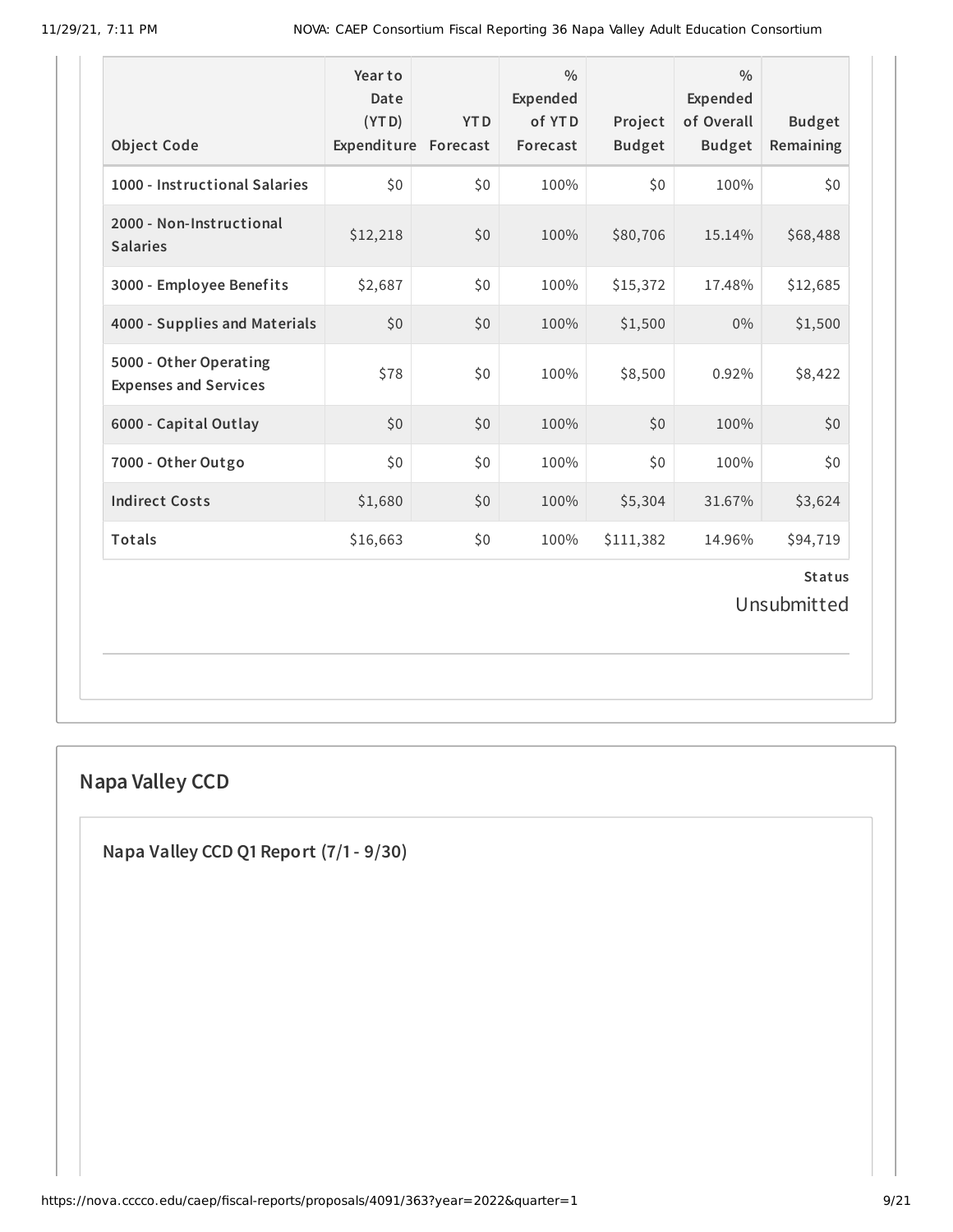|                                                        | Year to<br>Date<br>(YTD) | <b>YTD</b> | $\frac{0}{0}$<br>Expended<br>of YTD | Project       | $\frac{0}{0}$<br><b>Expended</b><br>of Overall | <b>Budget</b> |
|--------------------------------------------------------|--------------------------|------------|-------------------------------------|---------------|------------------------------------------------|---------------|
| <b>Object Code</b>                                     | Expenditure              | Forecast   | Forecast                            | <b>Budget</b> | <b>Budget</b>                                  | Remaining     |
| 1000 - Instructional Salaries                          | \$216                    | \$0        | 100%                                | \$100,000     | 0.22%                                          | \$99,784      |
| 2000 - Non-Instructional<br><b>Salaries</b>            | \$19,002                 | \$0        | 100%                                | \$100,000     | 19%                                            | \$80,998      |
| 3000 - Employee Benefits                               | \$9,972                  | \$0        | 100%                                | \$50,000      | 19.94%                                         | \$40,028      |
| 4000 - Supplies and Materials                          | \$443                    | \$0        | 100%                                | \$45,000      | 0.98%                                          | \$44,557      |
| 5000 - Other Operating<br><b>Expenses and Services</b> | \$9,951                  | \$0        | 100%                                | \$31,200      | 31.89%                                         | \$21,249      |
| 6000 - Capital Outlay                                  | \$0                      | \$0        | 100%                                | \$33,707      | $0\%$                                          | \$33,707      |
| 7000 - Other Outgo                                     | \$0                      | \$0        | 100%                                | \$0           | 100%                                           | \$0           |
| <b>Indirect Costs</b>                                  | \$1,979                  | \$0        | 100%                                | \$17,000      | 11.64%                                         | \$15,021      |
| Totals                                                 | \$41,563                 | \$0        | 100%                                | \$376,907     | 11.03%                                         | \$335,344     |

#### **Corrective Action Plan**

Increased funds will be expended during Q2 and Q3.

#### **Summary of Activities:**

Funds will be provided for non-credit instructional and non-instructional salaries as well as additional materials as needs arise.

> **Status** Submitted

**Napa Valley CCD Q2 Report (10/1- 12/31)**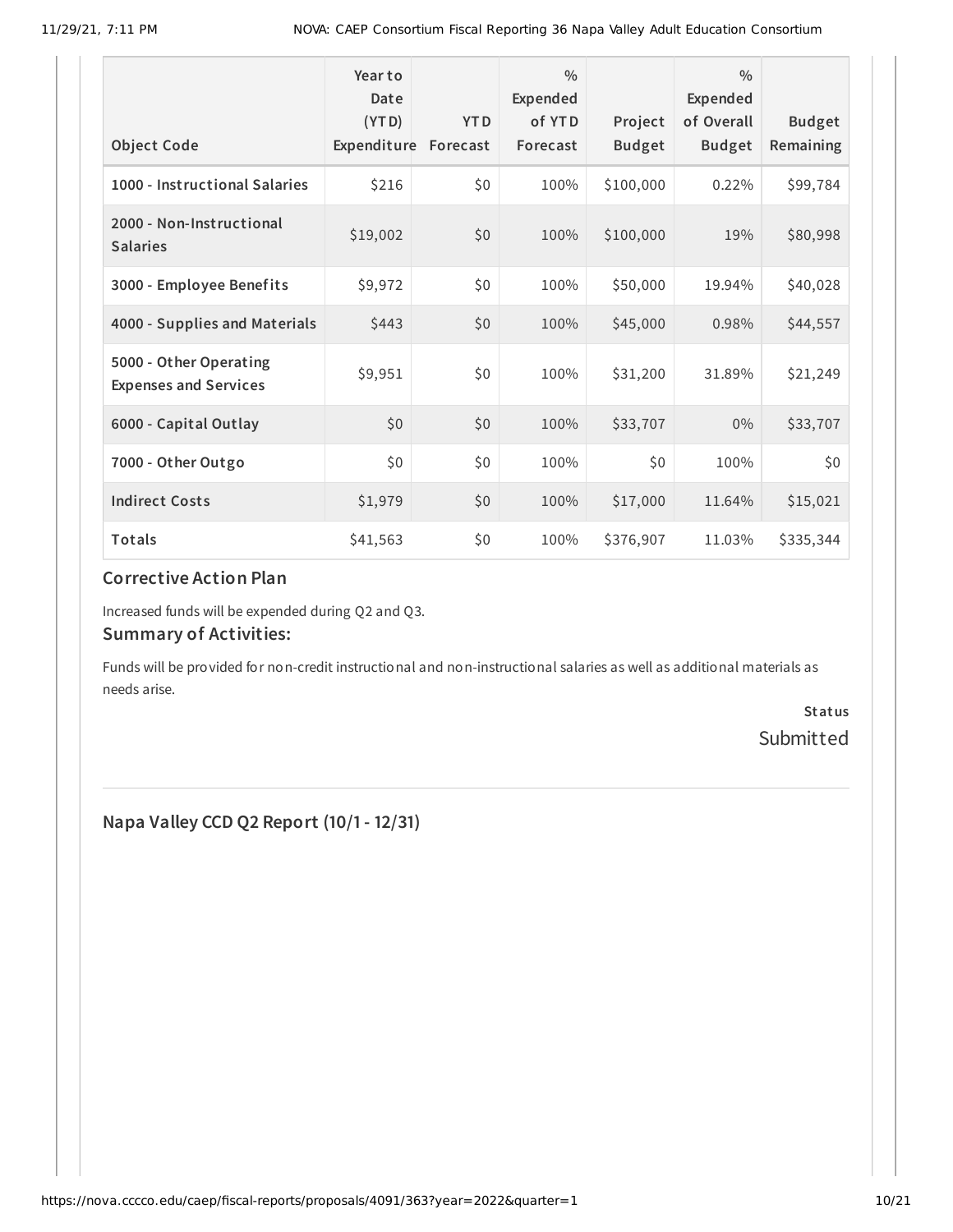| <b>Object Code</b>                                     | Year to<br>Date<br>(YTD)<br>Expenditure | <b>YTD</b><br>Forecast | $\frac{0}{0}$<br>Expended<br>of YTD<br>Forecast | Project<br><b>Budget</b> | $\frac{0}{0}$<br>Expended<br>of Overall<br><b>Budget</b> | <b>Budget</b><br>Remaining |
|--------------------------------------------------------|-----------------------------------------|------------------------|-------------------------------------------------|--------------------------|----------------------------------------------------------|----------------------------|
| 1000 - Instructional Salaries                          | \$216                                   | \$0                    | 100%                                            | \$100,000                | 0.22%                                                    | \$99,784                   |
| 2000 - Non-Instructional<br><b>Salaries</b>            | \$19,002                                | \$0                    | 100%                                            | \$100,000                | 19%                                                      | \$80,998                   |
| 3000 - Employee Benefits                               | \$9,972                                 | \$0                    | 100%                                            | \$50,000                 | 19.94%                                                   | \$40,028                   |
| 4000 - Supplies and Materials                          | \$443                                   | \$0                    | 100%                                            | \$45,000                 | 0.98%                                                    | \$44,557                   |
| 5000 - Other Operating<br><b>Expenses and Services</b> | \$9,951                                 | \$0                    | 100%                                            | \$31,200                 | 31.89%                                                   | \$21,249                   |
| 6000 - Capital Outlay                                  | \$0                                     | \$0                    | 100%                                            | \$33,707                 | $0\%$                                                    | \$33,707                   |
| 7000 - Other Outgo                                     | \$0                                     | \$0                    | 100%                                            | \$0                      | 100%                                                     | \$0                        |
| <b>Indirect Costs</b>                                  | \$1,979                                 | \$0                    | 100%                                            | \$17,000                 | 11.64%                                                   | \$15,021                   |
| <b>Totals</b>                                          | \$41,563                                | \$0                    | 100%                                            | \$376,907                | 11.03%                                                   | \$335,344                  |

Unsubmitted

**Napa Valley CCD Q3 Report (1/1- 3/31)**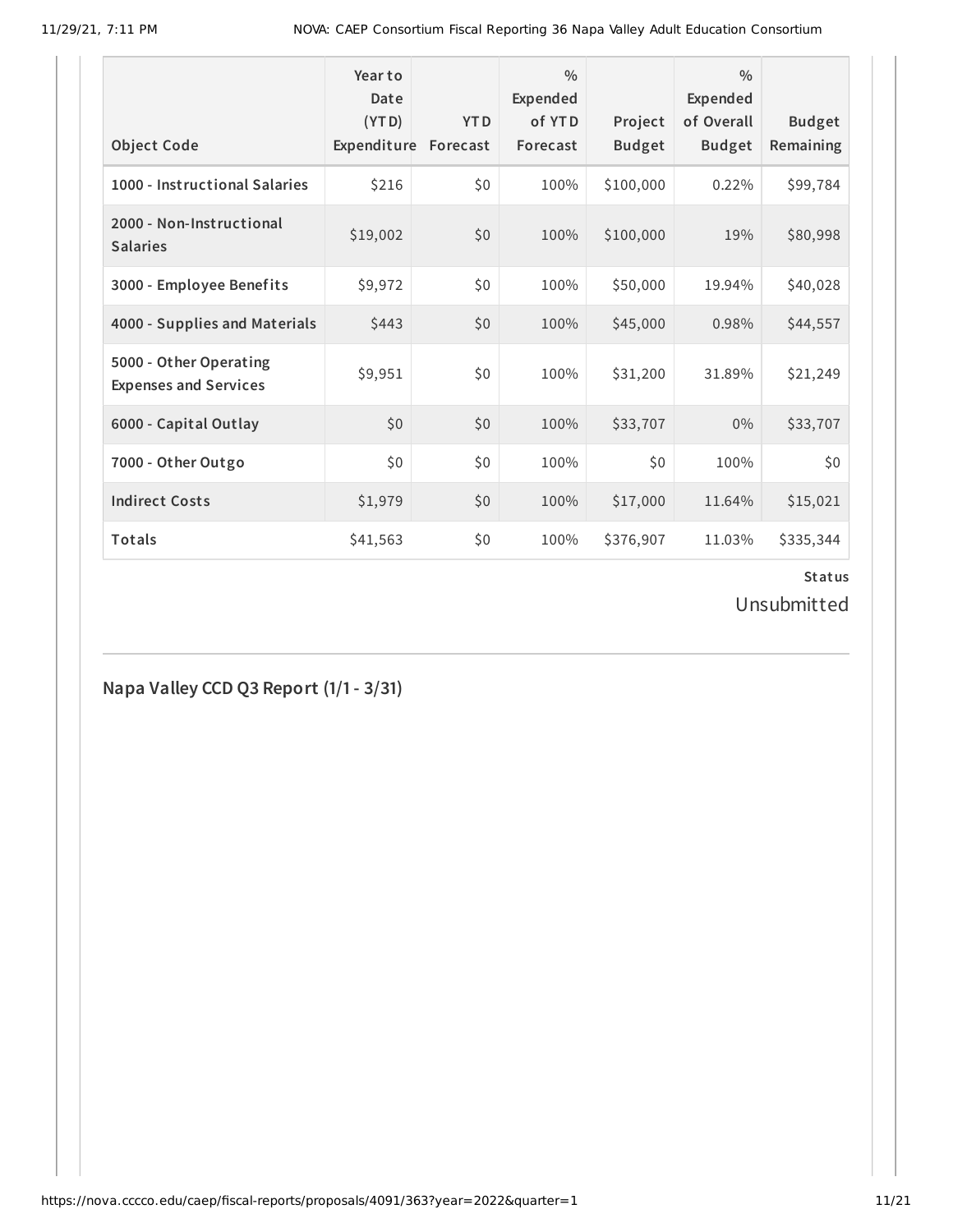| <b>Object Code</b>                                     | Year to<br>Date<br>(YTD)<br>Expenditure | <b>YTD</b><br>Forecast | $\frac{0}{0}$<br>Expended<br>of YTD<br>Forecast | Project<br><b>Budget</b> | $\frac{0}{0}$<br><b>Expended</b><br>of Overall<br><b>Budget</b> | <b>Budget</b><br>Remaining |
|--------------------------------------------------------|-----------------------------------------|------------------------|-------------------------------------------------|--------------------------|-----------------------------------------------------------------|----------------------------|
| 1000 - Instructional Salaries                          | \$216                                   | \$0                    | 100%                                            | \$100,000                | 0.22%                                                           | \$99,784                   |
| 2000 - Non-Instructional<br><b>Salaries</b>            | \$19,002                                | \$0                    | 100%                                            | \$100,000                | 19%                                                             | \$80,998                   |
| 3000 - Employee Benefits                               | \$9,972                                 | \$0                    | 100%                                            | \$50,000                 | 19.94%                                                          | \$40,028                   |
| 4000 - Supplies and Materials                          | \$443                                   | \$0                    | 100%                                            | \$45,000                 | 0.98%                                                           | \$44,557                   |
| 5000 - Other Operating<br><b>Expenses and Services</b> | \$9,951                                 | \$0                    | 100%                                            | \$31,200                 | 31.89%                                                          | \$21,249                   |
| 6000 - Capital Outlay                                  | \$0                                     | \$0                    | 100%                                            | \$33,707                 | $0\%$                                                           | \$33,707                   |
| 7000 - Other Outgo                                     | \$0                                     | \$0                    | 100%                                            | \$0                      | 100%                                                            | \$0                        |
| <b>Indirect Costs</b>                                  | \$1,979                                 | \$0                    | 100%                                            | \$17,000                 | 11.64%                                                          | \$15,021                   |
| <b>Totals</b>                                          | \$41,563                                | \$0                    | 100%                                            | \$376,907                | 11.03%                                                          | \$335,344                  |

Unsubmitted

**Napa Valley CCD Q4 Report (4/1- 6/30)**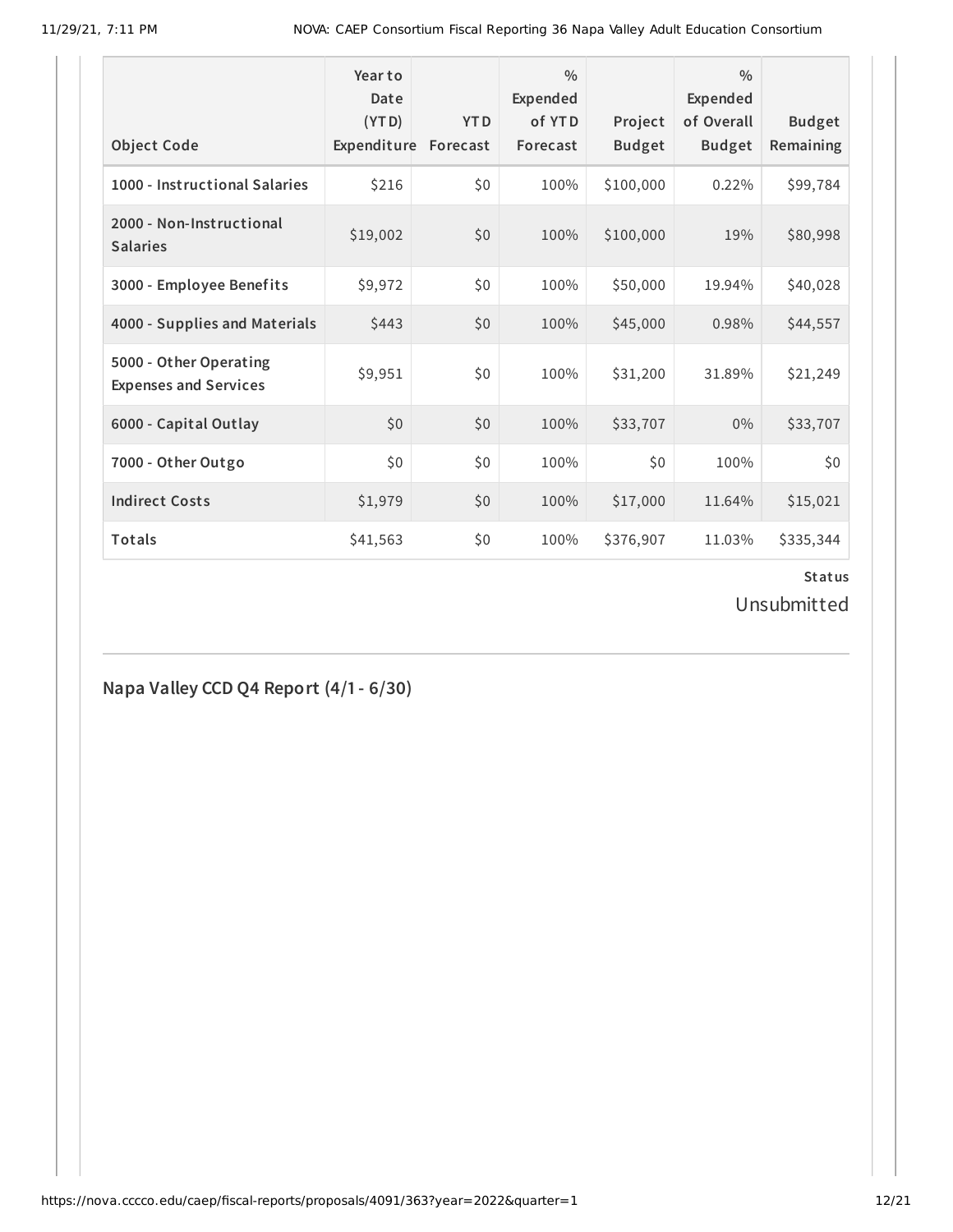| <b>Object Code</b>                                     | Year to<br>Date<br>(YTD)<br>Expenditure Forecast | <b>YTD</b> | $\frac{0}{0}$<br>Expended<br>of YTD<br>Forecast | Project<br><b>Budget</b> | $\frac{0}{0}$<br><b>Expended</b><br>of Overall<br><b>Budget</b> | <b>Budget</b><br>Remaining |  |  |  |
|--------------------------------------------------------|--------------------------------------------------|------------|-------------------------------------------------|--------------------------|-----------------------------------------------------------------|----------------------------|--|--|--|
| 1000 - Instructional Salaries                          | \$216                                            | \$0        | 100%                                            | \$100,000                | 0.22%                                                           | \$99,784                   |  |  |  |
| 2000 - Non-Instructional<br><b>Salaries</b>            | \$19,002                                         | \$0        | 100%                                            | \$100,000                | 19%                                                             | \$80,998                   |  |  |  |
| 3000 - Employee Benefits                               | \$9,972                                          | \$0        | 100%                                            | \$50,000                 | 19.94%                                                          | \$40,028                   |  |  |  |
| 4000 - Supplies and Materials                          | \$443                                            | \$0        | 100%                                            | \$45,000                 | 0.98%                                                           | \$44,557                   |  |  |  |
| 5000 - Other Operating<br><b>Expenses and Services</b> | \$9,951                                          | \$0        | 100%                                            | \$31,200                 | 31.89%                                                          | \$21,249                   |  |  |  |
| 6000 - Capital Outlay                                  | \$0                                              | \$0        | 100%                                            | \$33,707                 | 0%                                                              | \$33,707                   |  |  |  |
| 7000 - Other Outgo                                     | \$0                                              | \$0        | 100%                                            | \$0                      | 100%                                                            | \$0\$                      |  |  |  |
| <b>Indirect Costs</b>                                  | \$1,979                                          | \$0        | 100%                                            | \$17,000                 | 11.64%                                                          | \$15,021                   |  |  |  |
| Totals                                                 | \$41,563                                         | \$0        | 100%                                            | \$376,907                | 11.03%                                                          | \$335,344                  |  |  |  |
| <b>Status</b><br>Unsubmitted                           |                                                  |            |                                                 |                          |                                                                 |                            |  |  |  |

# **Napa Valley Unified**

**Napa Valley Unified Q1 Report (7/1- 9/30)**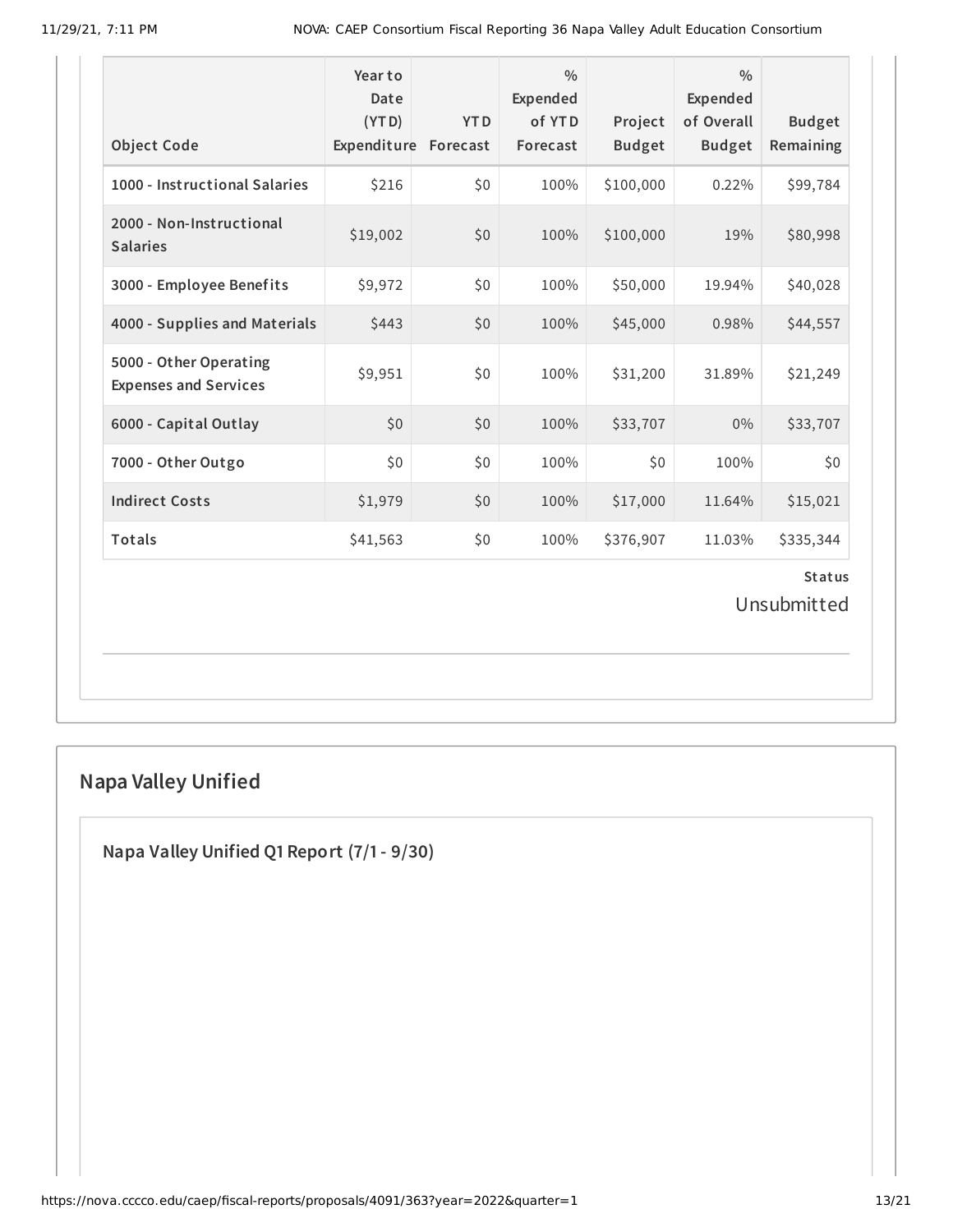| <b>Object Code</b>                                     | Year to<br>Date<br>(YTD)<br>Expenditure | <b>YTD</b><br>Forecast | $\frac{0}{0}$<br>Expended<br>of YTD<br>Forecast | Project<br><b>Budget</b> | $\frac{0}{0}$<br><b>Expended</b><br>of Overall<br><b>Budget</b> | <b>Budget</b><br>Remaining |
|--------------------------------------------------------|-----------------------------------------|------------------------|-------------------------------------------------|--------------------------|-----------------------------------------------------------------|----------------------------|
| 1000 - Instructional Salaries                          | \$209,311                               | \$0                    | 100%                                            | \$1,061,342              | 19.72%                                                          | \$852,031                  |
| 2000 - Non-Instructional<br><b>Salaries</b>            | \$175,369                               | \$0                    | 100%                                            | \$809,596                | 21.66%                                                          | \$634,227                  |
| 3000 - Employee Benefits                               | \$117,153                               | \$0                    | 100%                                            | \$601,293                | 19.48%                                                          | \$484,140                  |
| 4000 - Supplies and Materials                          | \$17,511                                | \$0                    | 100%                                            | \$190,698                | 9.18%                                                           | \$173,187                  |
| 5000 - Other Operating<br><b>Expenses and Services</b> | \$82,006                                | \$0                    | 100%                                            | \$361,830                | 22.66%                                                          | \$279,824                  |
| 6000 - Capital Outlay                                  | \$35,567                                | \$0                    | 100%                                            | \$151,700                | 23.45%                                                          | \$116,133                  |
| 7000 - Other Outgo                                     | \$0                                     | \$0                    | 100%                                            | \$0                      | 100%                                                            | \$0                        |
| <b>Indirect Costs</b>                                  | \$29,507                                | \$0                    | 100%                                            | \$158,823                | 18.58%                                                          | \$129,316                  |
| Totals                                                 | \$666,424                               | \$0                    | 100%                                            | \$3,335,282              | 19.98%                                                          | \$2,668,858                |

#### **Summary of Activities:**

4000-NVAE has had purchases in 3 main areas this fall. The first are purchases of textbooks, specifically consumable materials for our full range of ESL classes. The second is the purchasing of Chromebooks for our ESL and HS students. The third area of purchases are for tools and supplies for new short term trades classes which began this fall in electrical, welding, tiling, and plumbing. 5000-After many years of work, NVAE is leading our consortium in the use of Community Pro Suite. As a result we have various costs associated with the purchase and training on this software. Since NVAE does not have any shop space, we purchased two shipping containers to be used as CTE shops. Each container is divided into sections that house tools and equipment and are set up as a working shop with electrical and ventilation. Purchase student licenses for Burlington English to be used in our ESL classes. Lastly, NVAE hires a number of short term teachers as consultants to teach mainly CTE classes.

> **Status** Submitted

**Napa Valley Unified Q2 Report (10/1- 12/31)**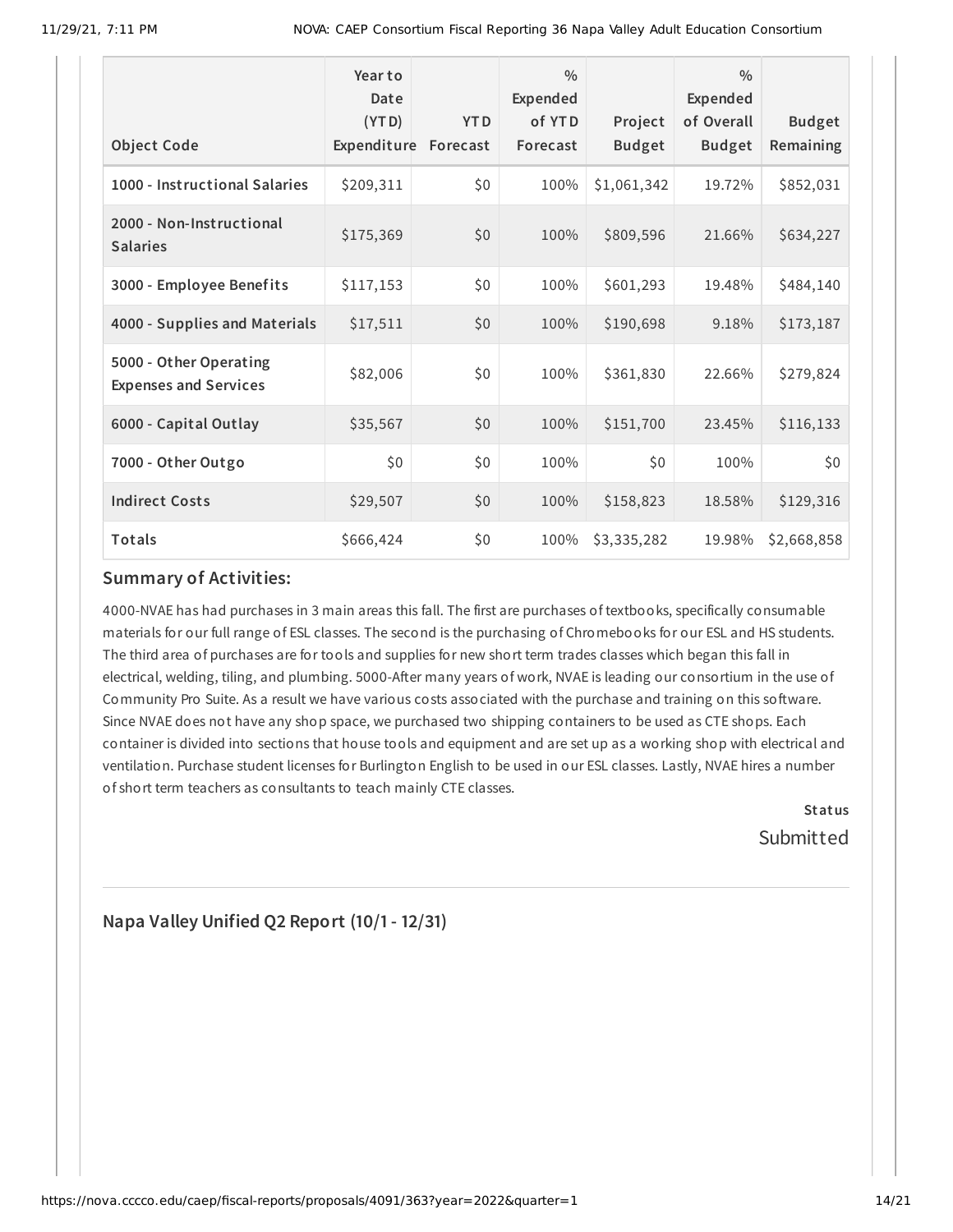| <b>Object Code</b>                                     | Year to<br>Date<br>(YTD)<br>Expenditure | <b>YTD</b><br>Forecast | $\frac{0}{0}$<br>Expended<br>of YTD<br>Forecast | Project<br><b>Budget</b> | $\frac{0}{0}$<br>Expended<br>of Overall<br><b>Budget</b> | <b>Budget</b><br>Remaining |
|--------------------------------------------------------|-----------------------------------------|------------------------|-------------------------------------------------|--------------------------|----------------------------------------------------------|----------------------------|
| 1000 - Instructional Salaries                          | \$209,311                               | \$0                    | 100%                                            | \$1,061,342              | 19.72%                                                   | \$852,031                  |
| 2000 - Non-Instructional<br><b>Salaries</b>            | \$175,369                               | \$0                    | 100%                                            | \$809,596                | 21.66%                                                   | \$634,227                  |
| 3000 - Employee Benefits                               | \$117,153                               | \$0                    | 100%                                            | \$601,293                | 19.48%                                                   | \$484,140                  |
| 4000 - Supplies and Materials                          | \$17,511                                | \$0                    | 100%                                            | \$190,698                | 9.18%                                                    | \$173,187                  |
| 5000 - Other Operating<br><b>Expenses and Services</b> | \$82,006                                | \$0                    | 100%                                            | \$361,830                | 22.66%                                                   | \$279,824                  |
| 6000 - Capital Outlay                                  | \$35,567                                | \$0                    | 100%                                            | \$151,700                | 23.45%                                                   | \$116,133                  |
| 7000 - Other Outgo                                     | \$0                                     | \$0                    | 100%                                            | \$0                      | 100%                                                     | \$0                        |
| <b>Indirect Costs</b>                                  | \$29,507                                | \$0                    | 100%                                            | \$158,823                | 18.58%                                                   | \$129,316                  |
| <b>Totals</b>                                          | \$666,424                               | \$0                    | 100%                                            | \$3,335,282              | 19.98%                                                   | \$2,668,858                |

Unsubmitted

**Napa Valley Unified Q3 Report (1/1- 3/31)**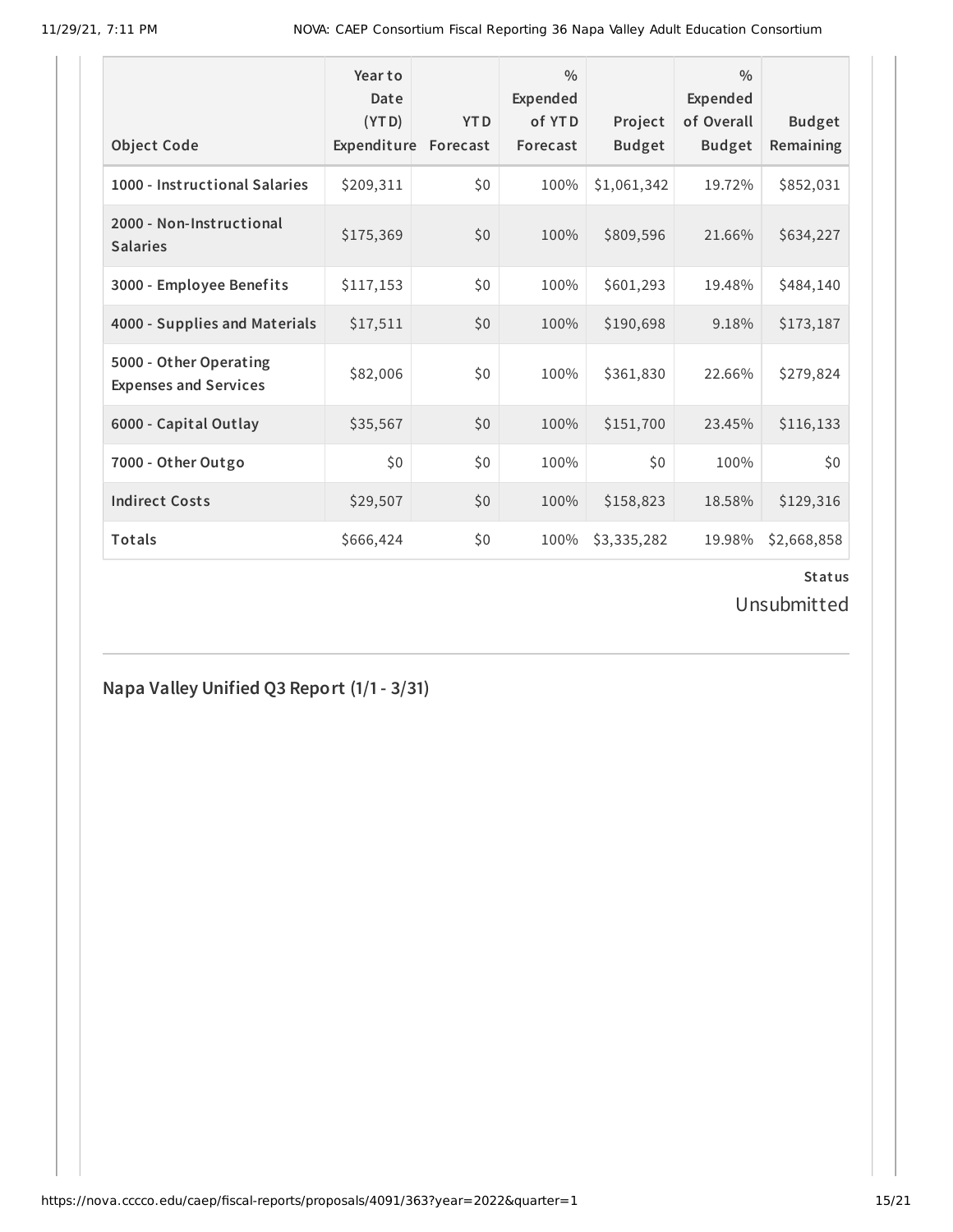| <b>Object Code</b>                                     | Year to<br>Date<br>(YTD)<br>Expenditure | <b>YTD</b><br>Forecast | $\frac{0}{0}$<br>Expended<br>of YTD<br>Forecast | Project<br><b>Budget</b> | $\frac{0}{0}$<br>Expended<br>of Overall<br><b>Budget</b> | <b>Budget</b><br>Remaining |
|--------------------------------------------------------|-----------------------------------------|------------------------|-------------------------------------------------|--------------------------|----------------------------------------------------------|----------------------------|
| 1000 - Instructional Salaries                          | \$209,311                               | \$0                    | 100%                                            | \$1,061,342              | 19.72%                                                   | \$852,031                  |
| 2000 - Non-Instructional<br><b>Salaries</b>            | \$175,369                               | \$0                    | 100%                                            | \$809,596                | 21.66%                                                   | \$634,227                  |
| 3000 - Employee Benefits                               | \$117,153                               | \$0                    | 100%                                            | \$601,293                | 19.48%                                                   | \$484,140                  |
| 4000 - Supplies and Materials                          | \$17,511                                | \$0                    | 100%                                            | \$190,698                | 9.18%                                                    | \$173,187                  |
| 5000 - Other Operating<br><b>Expenses and Services</b> | \$82,006                                | \$0                    | 100%                                            | \$361,830                | 22.66%                                                   | \$279,824                  |
| 6000 - Capital Outlay                                  | \$35,567                                | \$0                    | 100%                                            | \$151,700                | 23.45%                                                   | \$116,133                  |
| 7000 - Other Outgo                                     | \$0                                     | \$0                    | 100%                                            | \$0                      | 100%                                                     | \$0                        |
| <b>Indirect Costs</b>                                  | \$29,507                                | \$0                    | 100%                                            | \$158,823                | 18.58%                                                   | \$129,316                  |
| Totals                                                 | \$666,424                               | \$0                    | 100%                                            | \$3,335,282              | 19.98%                                                   | \$2,668,858                |

Unsubmitted

**Napa Valley Unified Q4 Report (4/1- 6/30)**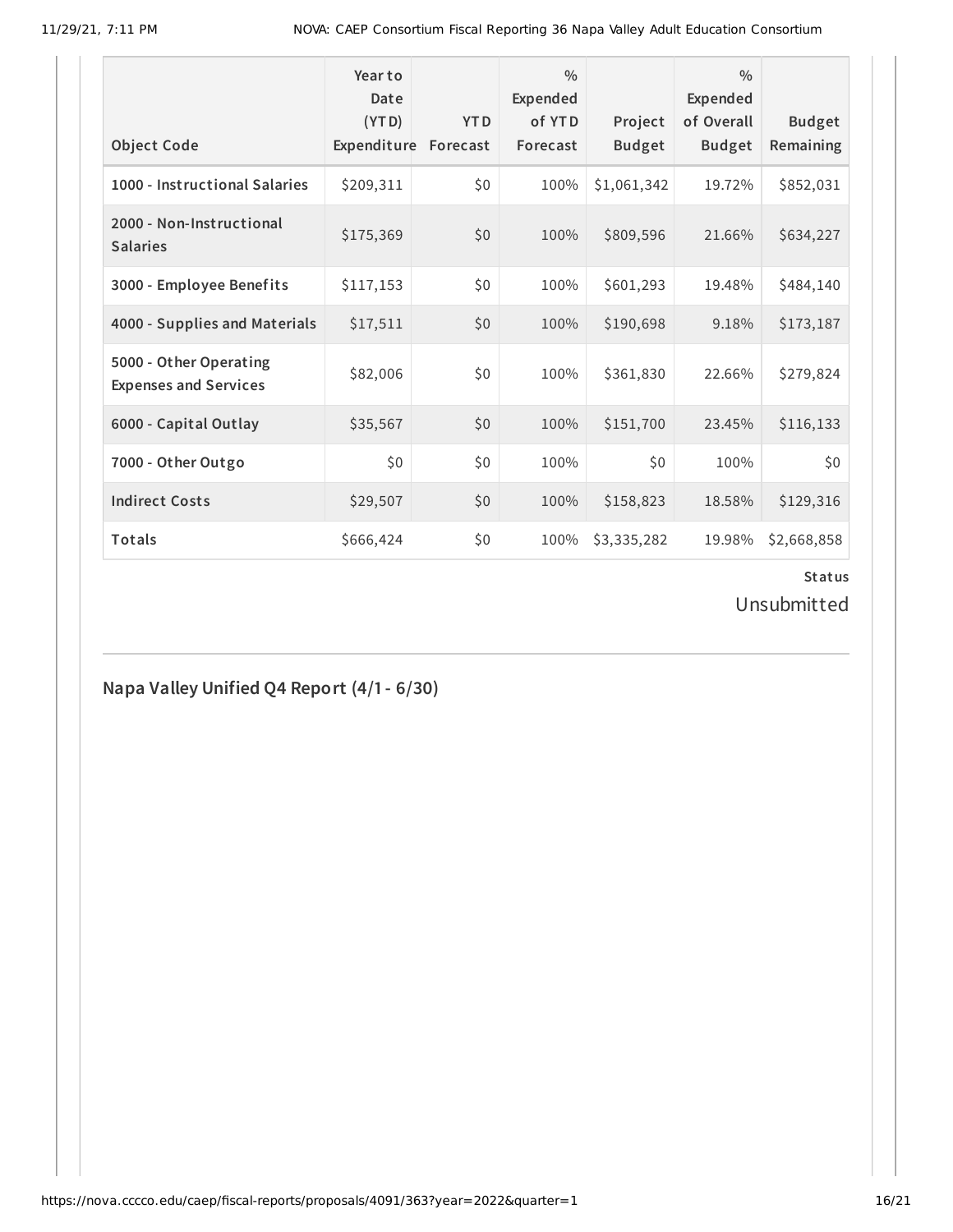| <b>Object Code</b>                                     | Year to<br>Date<br>(YTD)<br>Expenditure Forecast | <b>YTD</b> | $\frac{0}{0}$<br>Expended<br>of YTD<br>Forecast | Project<br><b>Budget</b> | $\frac{0}{0}$<br><b>Expended</b><br>of Overall<br><b>Budget</b> | <b>Budget</b><br>Remaining |  |  |  |
|--------------------------------------------------------|--------------------------------------------------|------------|-------------------------------------------------|--------------------------|-----------------------------------------------------------------|----------------------------|--|--|--|
| 1000 - Instructional Salaries                          | \$209,311                                        | \$0        | 100%                                            | \$1,061,342              | 19.72%                                                          | \$852,031                  |  |  |  |
| 2000 - Non-Instructional<br><b>Salaries</b>            | \$175,369                                        | \$0        | 100%                                            | \$809,596                | 21.66%                                                          | \$634,227                  |  |  |  |
| 3000 - Employee Benefits                               | \$117,153                                        | \$0        | 100%                                            | \$601,293                | 19.48%                                                          | \$484,140                  |  |  |  |
| 4000 - Supplies and Materials                          | \$17,511                                         | \$0        | 100%                                            | \$190,698                | 9.18%                                                           | \$173,187                  |  |  |  |
| 5000 - Other Operating<br><b>Expenses and Services</b> | \$82,006                                         | \$0        | 100%                                            | \$361,830                | 22.66%                                                          | \$279,824                  |  |  |  |
| 6000 - Capital Outlay                                  | \$35,567                                         | \$0        | 100%                                            | \$151,700                | 23.45%                                                          | \$116,133                  |  |  |  |
| 7000 - Other Outgo                                     | \$0                                              | \$0        | 100%                                            | \$0                      | 100%                                                            | \$0                        |  |  |  |
| <b>Indirect Costs</b>                                  | \$29,507                                         | \$0        | 100%                                            | \$158,823                | 18.58%                                                          | \$129,316                  |  |  |  |
| <b>Totals</b>                                          | \$666,424                                        | \$0        | 100%                                            | \$3,335,282              | 19.98%                                                          | \$2,668,858                |  |  |  |
|                                                        | <b>Status</b><br>Unsubmitted                     |            |                                                 |                          |                                                                 |                            |  |  |  |

## **St.Helena Unified School District**

**St.Helena Unified School District Q1 Report (7/1- 9/30)**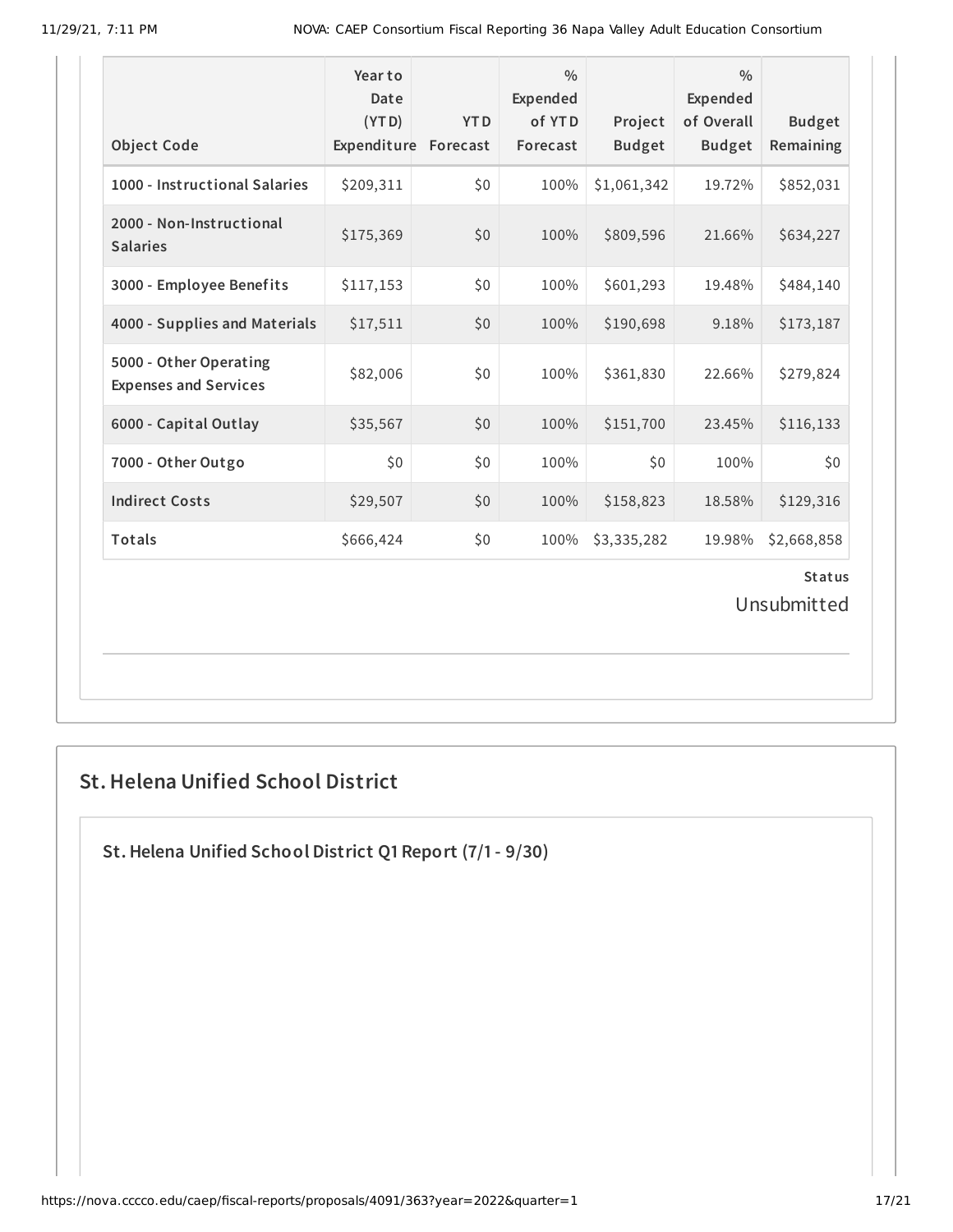| <b>Object Code</b>                                     | Year to<br>Date<br>(YTD)<br>Expenditure | <b>YTD</b><br>Forecast | $\frac{0}{0}$<br>Expended<br>of YTD<br>Forecast | Project<br><b>Budget</b> | $\frac{0}{0}$<br>Expended<br>of Overall<br><b>Budget</b> | <b>Budget</b><br>Remaining |
|--------------------------------------------------------|-----------------------------------------|------------------------|-------------------------------------------------|--------------------------|----------------------------------------------------------|----------------------------|
| 1000 - Instructional Salaries                          | \$4,097                                 | \$0                    | 100%                                            | \$16,388                 | 25%                                                      | \$12,291                   |
| 2000 - Non-Instructional<br><b>Salaries</b>            | \$0                                     | \$0                    | 100%                                            | \$0                      | 100%                                                     | \$0                        |
| 3000 - Employee Benefits                               | \$850                                   | \$0                    | 100%                                            | \$3,400                  | 25%                                                      | \$2,550                    |
| 4000 - Supplies and Materials                          | \$0                                     | \$0                    | 100%                                            | \$0\$                    | 100%                                                     | \$0                        |
| 5000 - Other Operating<br><b>Expenses and Services</b> | \$1,250                                 | \$0                    | 100%                                            | \$5,000                  | 25%                                                      | \$3,750                    |
| 6000 - Capital Outlay                                  | \$0                                     | \$0                    | 100%                                            | \$0                      | 100%                                                     | \$0                        |
| 7000 - Other Outgo                                     | \$0                                     | \$0                    | 100%                                            | \$0                      | 100%                                                     | \$0                        |
| <b>Indirect Costs</b>                                  | \$310                                   | \$0                    | 100%                                            | \$1,239                  | 25.02%                                                   | \$929                      |
| <b>Totals</b>                                          | \$6,507                                 | \$0                    | 100%                                            | \$26,027                 | 25%                                                      | \$19,520                   |

Submitted

**St.Helena Unified School District Q2 Report (10/1- 12/31)**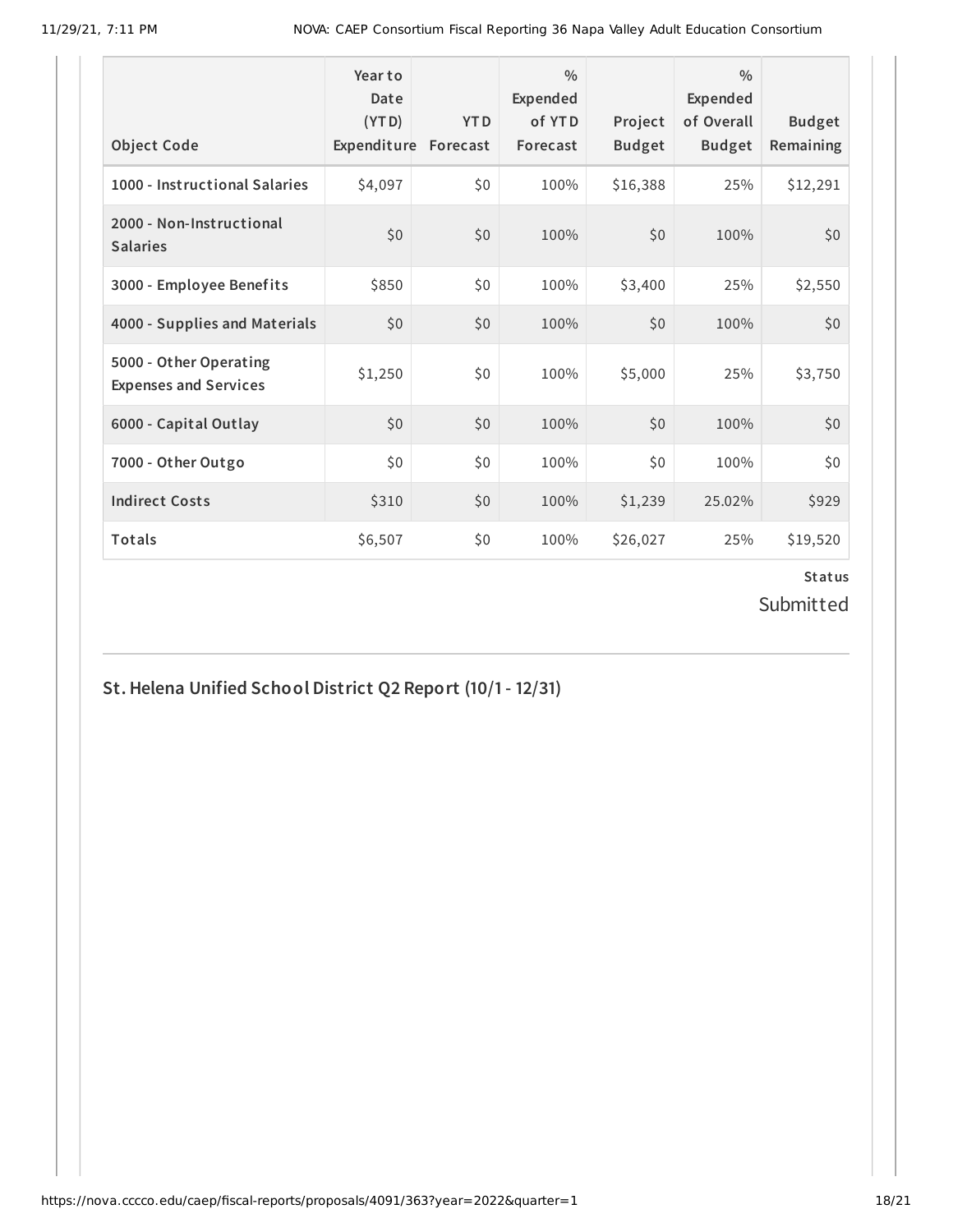| <b>Object Code</b>                                     | Year to<br>Date<br>(YTD)<br>Expenditure | <b>YTD</b><br>Forecast | $\frac{0}{0}$<br>Expended<br>of YTD<br>Forecast | Project<br><b>Budget</b> | $\frac{0}{0}$<br>Expended<br>of Overall<br><b>Budget</b> | <b>Budget</b><br>Remaining |
|--------------------------------------------------------|-----------------------------------------|------------------------|-------------------------------------------------|--------------------------|----------------------------------------------------------|----------------------------|
| 1000 - Instructional Salaries                          | \$4,097                                 | \$0                    | 100%                                            | \$16,388                 | 25%                                                      | \$12,291                   |
| 2000 - Non-Instructional<br><b>Salaries</b>            | \$0                                     | \$0                    | 100%                                            | \$0                      | 100%                                                     | \$0                        |
| 3000 - Employee Benefits                               | \$850                                   | \$0                    | 100%                                            | \$3,400                  | 25%                                                      | \$2,550                    |
| 4000 - Supplies and Materials                          | \$0\$                                   | \$0                    | 100%                                            | \$0                      | 100%                                                     | \$0                        |
| 5000 - Other Operating<br><b>Expenses and Services</b> | \$1,250                                 | \$0                    | 100%                                            | \$5,000                  | 25%                                                      | \$3,750                    |
| 6000 - Capital Outlay                                  | \$0                                     | \$0                    | 100%                                            | \$0                      | 100%                                                     | \$0                        |
| 7000 - Other Outgo                                     | \$0                                     | \$0                    | 100%                                            | \$0                      | 100%                                                     | \$0                        |
| <b>Indirect Costs</b>                                  | \$310                                   | \$0                    | 100%                                            | \$1,239                  | 25.02%                                                   | \$929                      |
| <b>Totals</b>                                          | \$6,507                                 | \$0                    | 100%                                            | \$26,027                 | 25%                                                      | \$19,520                   |

Unsubmitted

## **St.Helena Unified School District Q3 Report (1/1- 3/31)**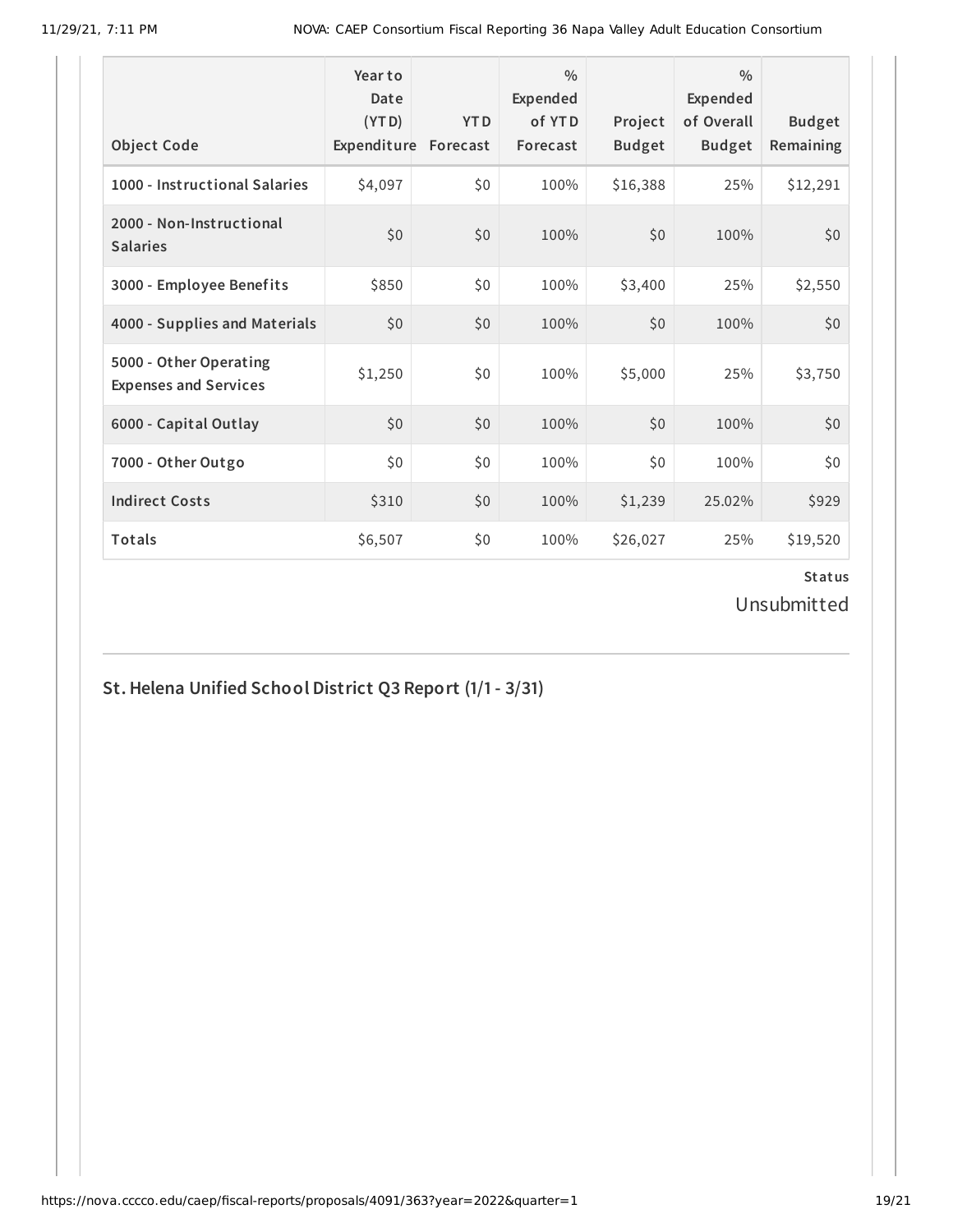| <b>Object Code</b>                                     | Year to<br>Date<br>(YTD)<br>Expenditure | <b>YTD</b><br>Forecast | $\frac{0}{0}$<br>Expended<br>of YTD<br>Forecast | Project<br><b>Budget</b> | $\frac{0}{0}$<br>Expended<br>of Overall<br><b>Budget</b> | <b>Budget</b><br>Remaining |
|--------------------------------------------------------|-----------------------------------------|------------------------|-------------------------------------------------|--------------------------|----------------------------------------------------------|----------------------------|
| 1000 - Instructional Salaries                          | \$4,097                                 | \$0                    | 100%                                            | \$16,388                 | 25%                                                      | \$12,291                   |
| 2000 - Non-Instructional<br><b>Salaries</b>            | \$0                                     | \$0                    | 100%                                            | \$0                      | 100%                                                     | \$0                        |
| 3000 - Employee Benefits                               | \$850                                   | \$0                    | 100%                                            | \$3,400                  | 25%                                                      | \$2,550                    |
| 4000 - Supplies and Materials                          | \$0                                     | \$0                    | 100%                                            | \$0\$                    | 100%                                                     | \$0                        |
| 5000 - Other Operating<br><b>Expenses and Services</b> | \$1,250                                 | \$0                    | 100%                                            | \$5,000                  | 25%                                                      | \$3,750                    |
| 6000 - Capital Outlay                                  | \$0                                     | \$0                    | 100%                                            | \$0                      | 100%                                                     | \$0                        |
| 7000 - Other Outgo                                     | \$0                                     | \$0                    | 100%                                            | \$0                      | 100%                                                     | \$0                        |
| <b>Indirect Costs</b>                                  | \$310                                   | \$0                    | 100%                                            | \$1,239                  | 25.02%                                                   | \$929                      |
| <b>Totals</b>                                          | \$6,507                                 | \$0                    | 100%                                            | \$26,027                 | 25%                                                      | \$19,520                   |

Unsubmitted

## **St.Helena Unified School District Q4 Report (4/1- 6/30)**